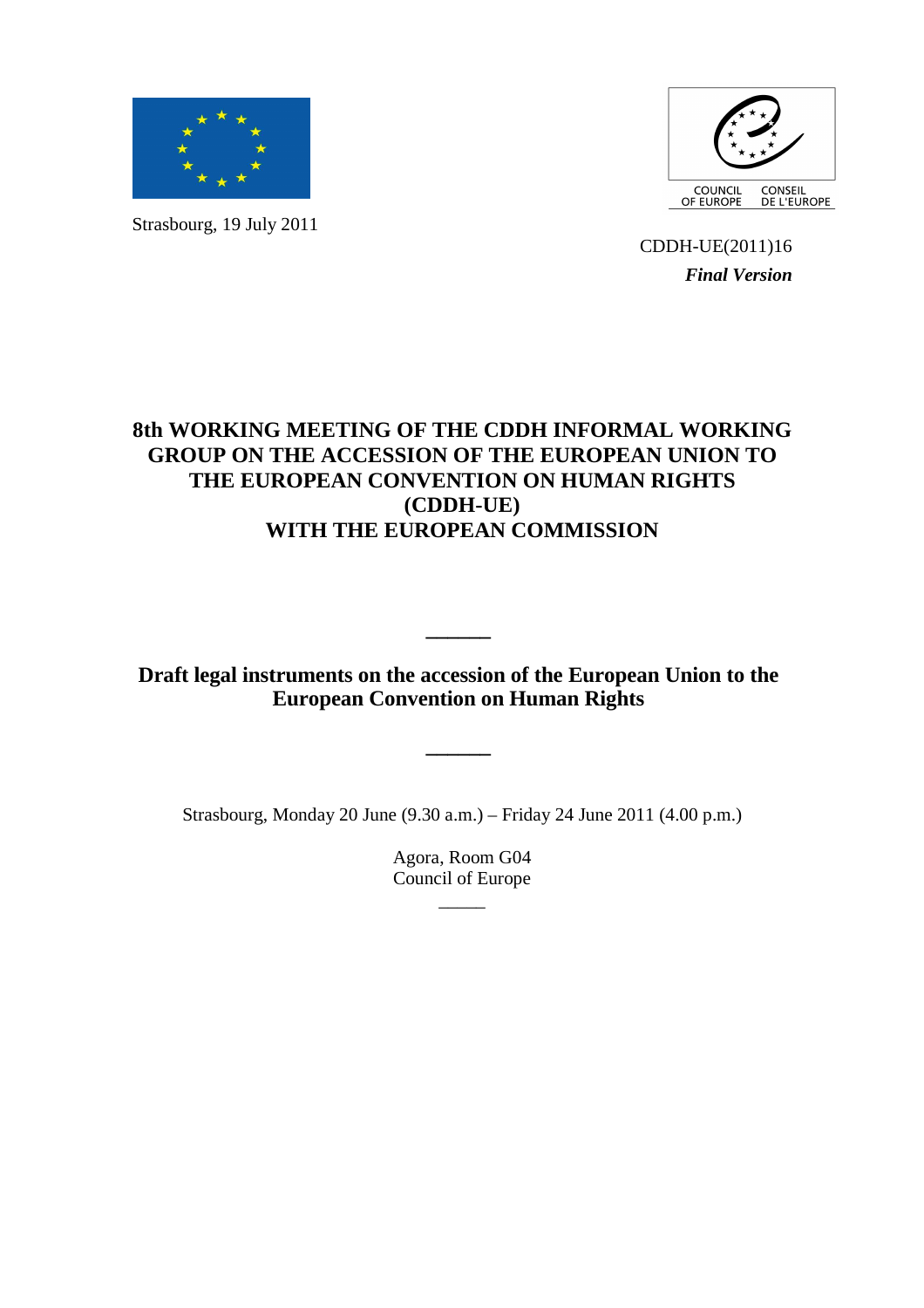## **I. Draft Agreement on the Accession of the European Union to the Convention for the Protection of Human Rights and Fundamental Freedoms**

## *Preamble*

The High Contracting Parties to the Convention for the Protection of Human Rights and Fundamental Freedoms, signed at Rome on 4 November 1950 (ETS No. 5, hereinafter referred to as "the Convention"), being member States of the Council of Europe, and the European Union,

Having regard to Article 59, paragraph 2, of the Convention;

Considering that the European Union is founded on the respect for human rights and fundamental freedoms;

Considering that the accession of the European Union to the Convention will enhance coherence in human rights protection in Europe;

Considering, in particular, that the individual should have the right to submit the acts, measures or omissions of the European Union to the external control of the European Court of Human Rights (hereinafter referred to as "the Court");

Considering that, having regard to the specific legal order of the European Union, its accession requires certain adjustments to the Convention system to be made by common agreement,

Have agreed as follows:

## **Article 1 – Scope of the accession and amendments to Article 59 of the Convention**

1. The European Union hereby accedes to the Convention, to the Protocol to the Convention and to Protocol No. 6 to the Convention.

2. Paragraph 2 of Article 59 of the Convention shall be amended to read as follows:

"2.*a*. The European Union may accede to this Convention and the Protocols thereto. Accession of the European Union to the Protocols shall be governed, *mutatis mutandis*, by Article 6 of the Protocol, Article 7 of Protocol No. 4, Articles 7 to 9 of Protocol No. 6, Articles 8 to 10 of Protocol No. 7, Articles 4 to 6 of Protocol No. 12 and Articles 6 to 8 of Protocol No. 13.

*b*. The status of the European Union as a High Contracting Party to the Convention and the Protocols thereto shall be further defined in the Agreement on the Accession of the European Union to the Convention for the Protection of Human Rights and Fundamental Freedoms.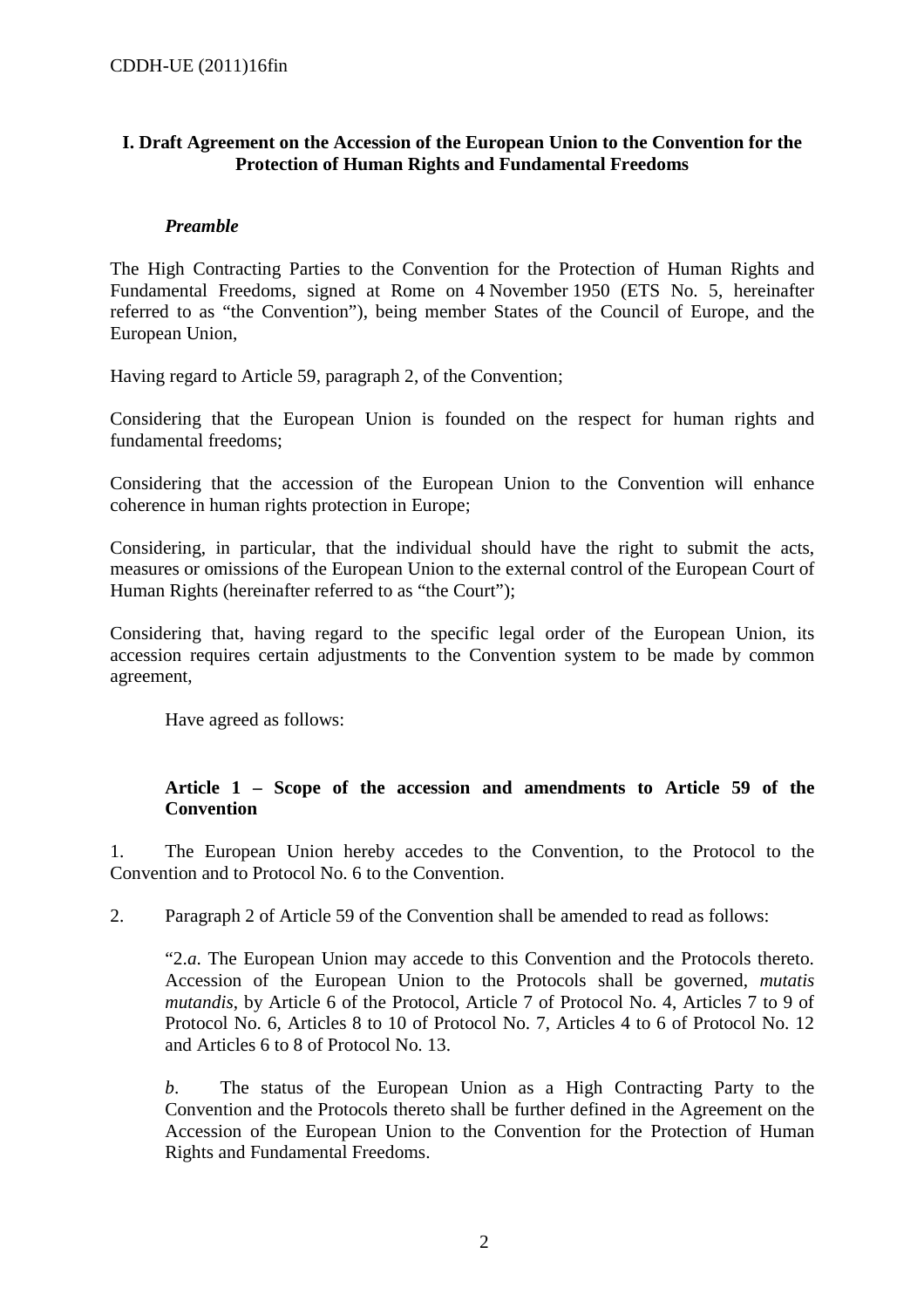*c*. Accession to the Convention and the Protocols thereto shall impose on the European Union obligations with regard only to acts, measures or omissions of its institutions, bodies, offices or agencies, or of persons acting on their behalf. Nothing in the Convention or the Protocols thereto shall require the European Union to perform an act or adopt a measure for which it has no competence under European Union law.

*d*. Where any of the terms 'State', 'State Party', 'States' or 'States Parties' appear in paragraph 1 of Article 10, and in Article 17 of this Convention, as well as in Articles 1 and 2 of the Protocol, Article 2 of Protocol No. 4, Articles 2 and 6 of Protocol No. 6, Articles 3, 4, 5 and 7 of Protocol No. 7, Article 3 of Protocol No. 12, and Article 5 of Protocol No. 13, they shall be understood as referring also to the European Union.

*e*. Where any of the terms 'national security', 'national law', 'national laws', 'national authority', 'life of the nation', 'country', 'administration of the State', 'territorial integrity', 'territory of a State' or 'domestic' appear in Articles 5, 6, 7, 8, 10, 11, 12, 13, 15 and 35 of this Convention, in Article 2 of Protocol No. 4 and in Article 1 of Protocol No. 7, they shall be understood as relating also, *mutatis mutandis*, to the European Union."

3. Paragraph 5 of Article 59 of the Convention shall be amended to read as follows:

"5. The Secretary General of the Council of Europe shall notify all the Council of Europe member States and the European Union of the entry into force of the Convention, the names of the High Contracting Parties who have ratified it or acceded to it, and the deposit of all instruments of ratification or accession which may be effected subsequently."

## **Article 2 – Reservations to the Convention and its Protocols**

1. The European Union may, when signing or expressing its consent to be bound by the provisions of this Agreement in accordance with Article 10, make reservations to the Convention and to the Protocol in accordance with Article 57 of the Convention.

2. Paragraph 1 of Article 57 of the Convention shall be amended to read as follows:

"1. Any State may, when signing this Convention or when depositing its instrument of ratification, make a reservation in respect of any particular provision of the Convention to the extent that any law then in force in its territory is not in conformity with the provision. The European Union may, when acceding to this Convention, make a reservation in respect of any particular provision of the Convention to the extent that any law of the European Union then in force is not in conformity with the provision. Reservations of a general character shall not be permitted under this Article."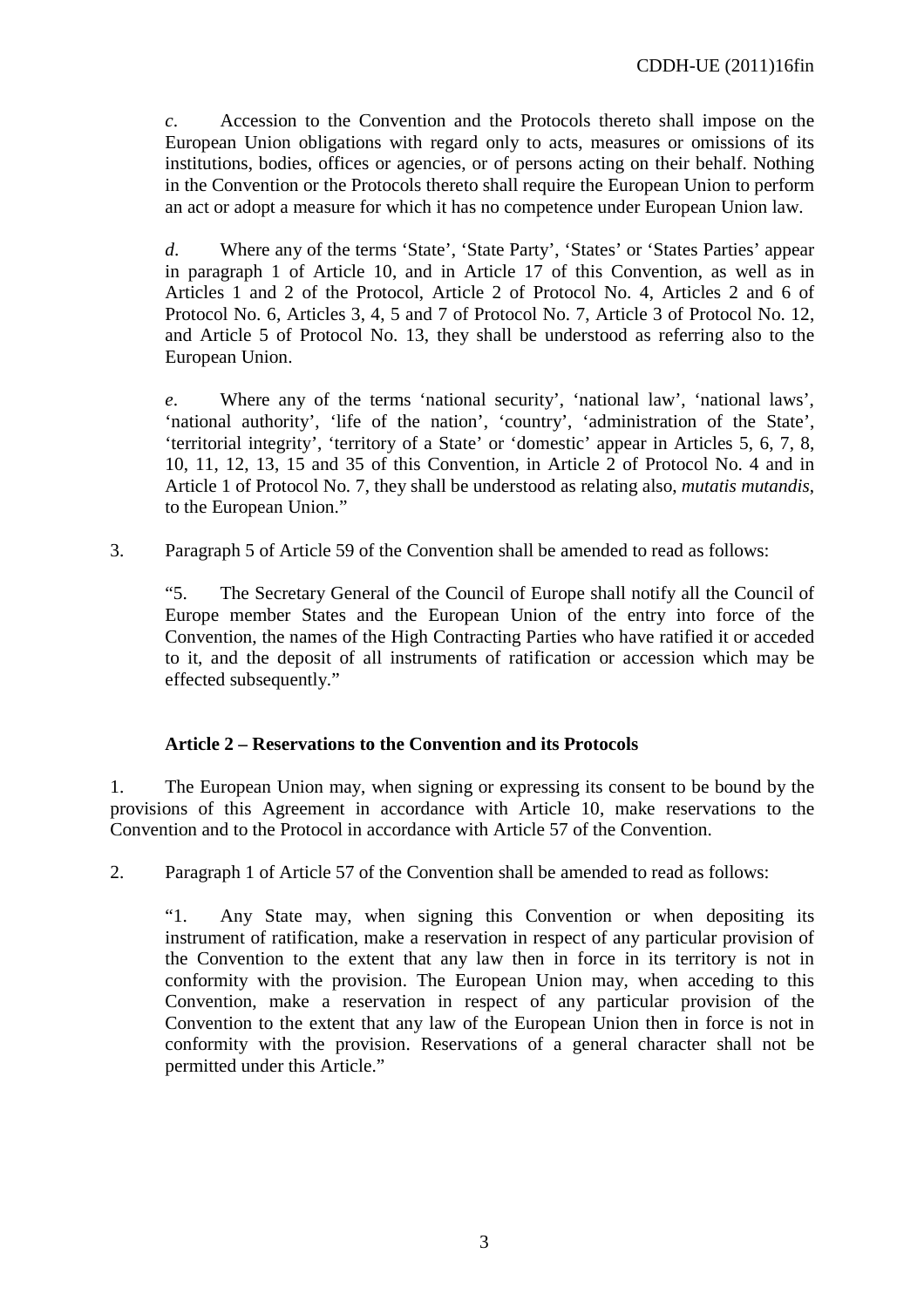## **Article 3 – Co-respondent mechanism**

1. Article 36 of the Convention shall be amended as follows:

*a*. The heading of Article 36 shall be amended to read as follows: "Third party intervention and co-respondent".

*b*. The following paragraph shall be added at the end of Article 36:

"4. The European Union or a member State of the European Union may become a co-respondent to proceedings by decision of the Court in the circumstances set out in the Agreement on the Accession of the European Union to the Convention for the Protection of Human Rights and Fundamental Freedoms. A co-respondent is a party to the case. The admissibility of an application shall be assessed without regard to the participation of a corespondent in the proceedings."

2. Where an application is directed against one or more member States of the European Union, the European Union may become a co-respondent to the proceedings in respect of an alleged violation notified by the Court if it appears that such allegation calls into question the compatibility with the Convention rights at issue of a provision of European Union law, notably where that violation could have been avoided only by disregarding an obligation under European Union law.

3. Where an application is directed against the European Union, the European Union member States may become co-respondents to the proceedings in respect of an alleged violation notified by the Court if it appears that such allegation calls into question the compatibility with the Convention rights at issue of a provision of the Treaty on European Union, the Treaty on the Functioning of the European Union or any other provision having the same legal value pursuant to those instruments, notably where that violation could have been avoided only by disregarding an obligation under those instruments.

4. Where an application is directed against and notified to both the European Union and one or more of its member States, the status of any respondent may be changed to that of a corespondent if the conditions in paragraph 2 or paragraph 3 of this Article are met.

5. A High Contracting Party shall become a co-respondent only at its own request and by decision of the Court. The Court shall seek the views of all parties to the proceedings. When determining a request of this nature the Court shall assess whether, in the light of the reasons given by the High Contracting Party concerned, it is plausible that the conditions in paragraph 2 or paragraph 3 of this Article are met.

6. In proceedings to which the European Union is co-respondent, if the Court of Justice of the European Union has not yet assessed the compatibility with the Convention rights at issue of the provision of European Union law as under paragraph 2 of this Article, then sufficient time shall be afforded for the Court of Justice of the European Union to make such an assessment and thereafter for the parties to make observations to the Court. The European Union shall ensure that such assessment is made quickly so that the proceedings before the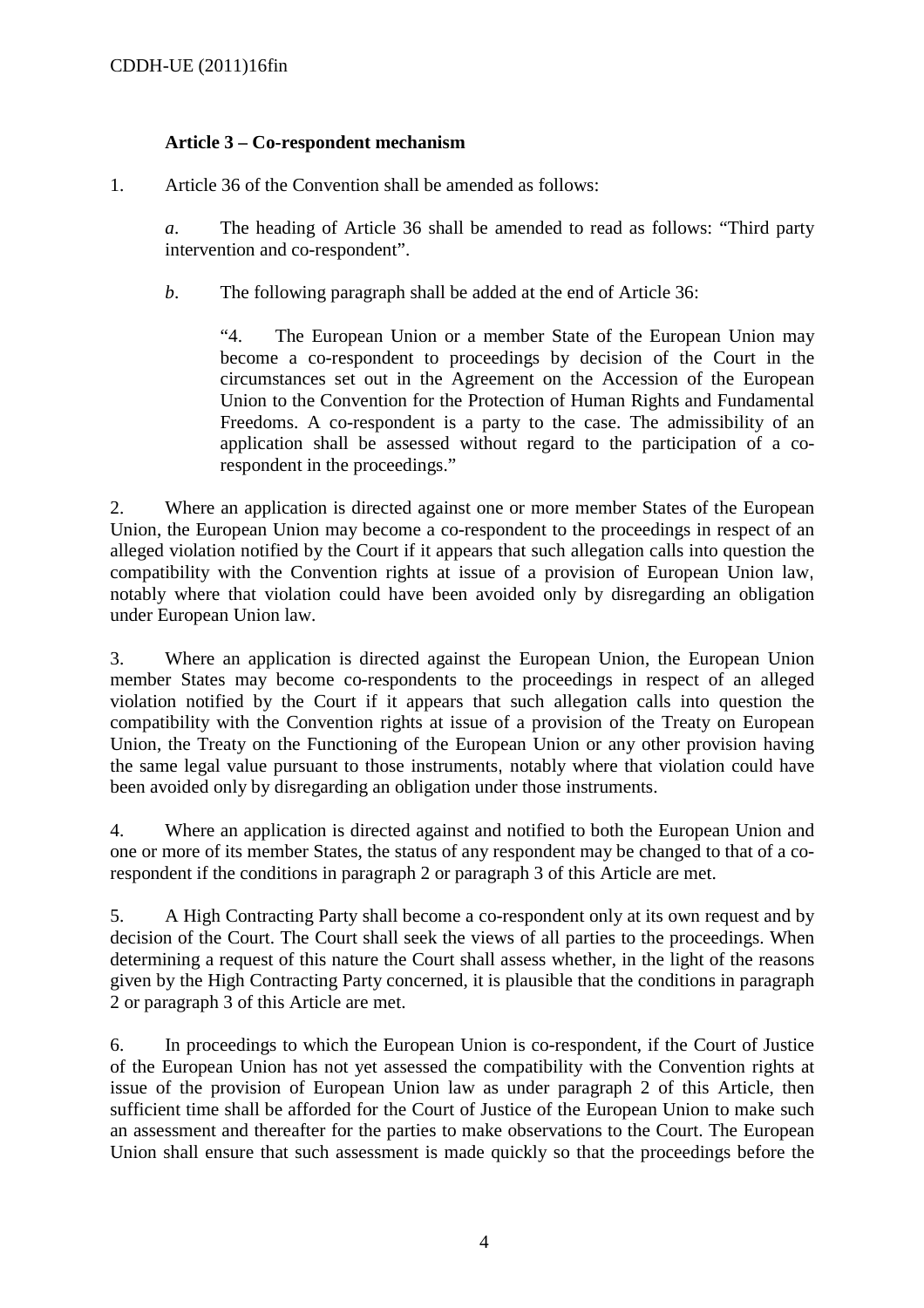Court are not unduly delayed. The provisions of this paragraph shall not affect the powers of the Court.

7. The respondent and the co-respondent shall appear jointly in the proceedings before the Court.

8. This Article shall apply to applications submitted from the date of entry into force of this Agreement.

## **Article 4 – Inter-Party cases**

1. The first sentence of paragraph 2 of Article 29 of the Convention shall be amended to read as follows:

"A Chamber shall decide on the admissibility and merits of inter-Party applications submitted under Article 33".

2. The heading of Article 33 of the Convention shall be amended to read as follows:

"Article 33 – Inter-Party cases".

## **Article 5 – Interpretation of Articles 35 and 55 of the Convention**

Proceedings before the Court of Justice of the European Union shall be understood as constituting neither procedures of international investigation or settlement within the meaning of Article 35, paragraph 2.*b*, of the Convention, nor means of dispute settlement within the meaning of Article 55 of the Convention.

### **Article 6 – Election of judges**

1. A delegation of the European Parliament shall be entitled to participate, with the right to vote, in the sittings of the Parliamentary Assembly of the Council of Europe whenever the Assembly exercises its functions related to the election of judges in accordance with Article 22 of the Convention. The number of representatives of the European Parliament shall be the same as the highest number of representatives to which any State is entitled under Article 26 of the Statute of the Council of Europe.

2. The modalities of the participation of representatives of the European Parliament in the sittings of the Parliamentary Assembly of the Council of Europe and its relevant bodies shall be defined by the Parliamentary Assembly of the Council of Europe, in co-operation with the European Parliament.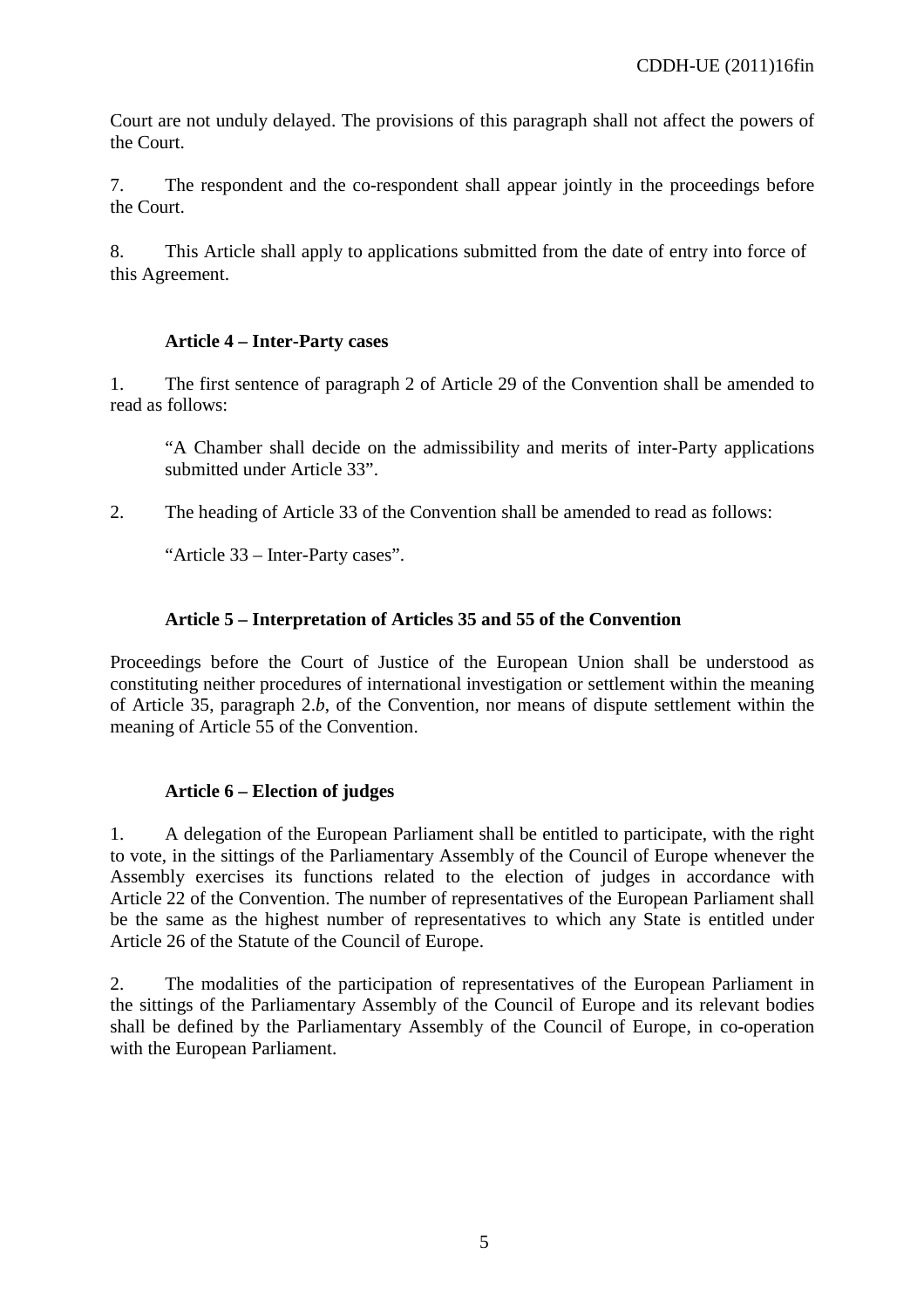## **Article 7 – Participation of the European Union in the Committee of Ministers of the Council of Europe**

1. The European Union shall be entitled to participate in the Committee of Ministers, with the right to vote, when the latter takes decisions:

- *a.* under Article 26, paragraph 2, Article 39, paragraph 4, Article 46, paragraphs 2 to 5, or Article 47 of the Convention;
- *b.* regarding the adoption of Protocols to the Convention;
- *c.* regarding the adoption or implementation of any other instrument or text addressed to the Court or to all High Contracting Parties to the Convention, or relating to the functions exercised by virtue of the Convention by the Committee of Ministers or the Parliamentary Assembly of the Council of Europe.

2. The exercise of the right to vote by the European Union and its member States shall not prejudice the effective exercise by the Committee of Ministers of its supervisory functions under Articles 39 and 46 of the Convention. In particular, the following shall apply.

- *a.* Where the Committee of Ministers supervises the fulfilment of obligations either by the European Union alone, or by the European Union and one or more of its member States jointly, it derives from the European Union treaties that the European Union and its member States express positions and vote in a coordinated manner. The Rules of the Committee of Ministers for the supervision of the execution of judgments and of the terms of friendly settlements shall be adapted to ensure that the Committee of Ministers effectively exercises its functions in those circumstances.
- *b.* Where the Committee of Ministers otherwise supervises the fulfilment of obligations by a member State of the European Union, the European Union is precluded for reasons pertaining to its internal legal order from expressing a position or exercising its right to vote. The European Union treaties do not oblige the member States of the European Union to express positions or to vote in a coordinated manner.
- *c.* Where the Committee of Ministers supervises the fulfilment of obligations by a High Contracting Party other than the European Union or a member State of the European Union, the European Union treaties do not oblige the member States of the European Union to express positions or to vote in a co-ordinated manner, even if the European Union expresses its position or exercises its right to vote.

## **Article 8 – Participation of the European Union in the expenditure related to the Convention**

1. The European Union shall pay an annual contribution dedicated to the expenditure related to the functioning of the Convention. This annual contribution shall be in addition to contributions made by the other High Contracting Parties. Its amount shall be equal to 34% of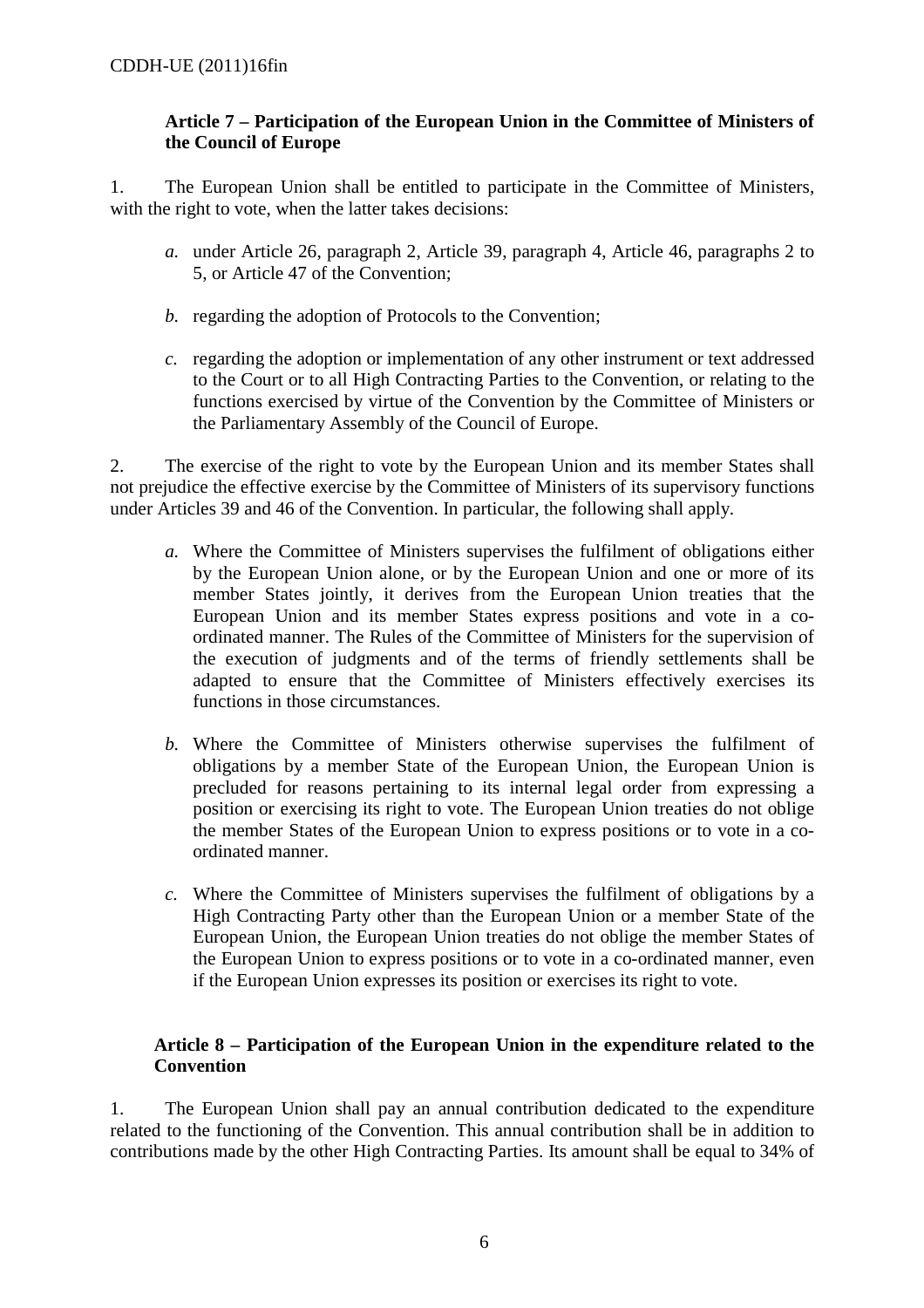the highest amount contributed in the previous year by any State to the Ordinary Budget of the Council of Europe.

- 2. *a*. If the amount dedicated within the Ordinary Budget of the Council of Europe to the expenditure related to the functioning of the Convention, expressed as a proportion of the Ordinary Budget itself, deviates in each of two consecutive years by more than 2.5 percentage points from the percentage indicated in paragraph 1, the Council of Europe and the European Union shall, by agreement, amend the percentage in paragraph 1 to reflect this new proportion.
	- *b*. For the purpose of this paragraph, no account shall be taken of:
		- a decrease in absolute terms of the amount dedicated within the Ordinary Budget of the Council of Europe to the expenditure related to the functioning of the Convention as compared to the year preceding that in which the European Union becomes a Party to the Convention;
		- an increase in the amount dedicated within the Ordinary Budget of the Council of Europe to the expenditure related to the functioning of the Convention, expressed as a proportion of the Ordinary Budget itself, where this results from a decrease in absolute terms of the Ordinary Budget and either no change or a decrease in absolute terms of the amount dedicated within it to the expenditure related to the functioning of the Convention.

*c*. The percentage that results from an amendment under paragraph 2.a may itself later be amended in accordance with this paragraph.

3. For the purpose of this Article, the expenditure related to the functioning of the Convention comprises the total expenditure on:

- *a.* the Court;
- *b.* the supervision of the execution of judgments of the Court; and
- *c.* the functioning, when performing functions under the Convention, of the Committee of Ministers, the Parliamentary Assembly and the Secretary General of the Council of Europe,

increased by 15% to reflect related administrative overhead costs.

4. Practical arrangements for the implementation of this Article may be determined by agreement between the Council of Europe and the European Union.

## **Article 9 – Relations with other Agreements**

- 1. The European Union shall respect the provisions of:
	- *a.* Articles 1 to 6 of the European Agreement relating to Persons Participating in Proceedings of the European Court of Human Rights of 5 March 1996 (ETS No. 161);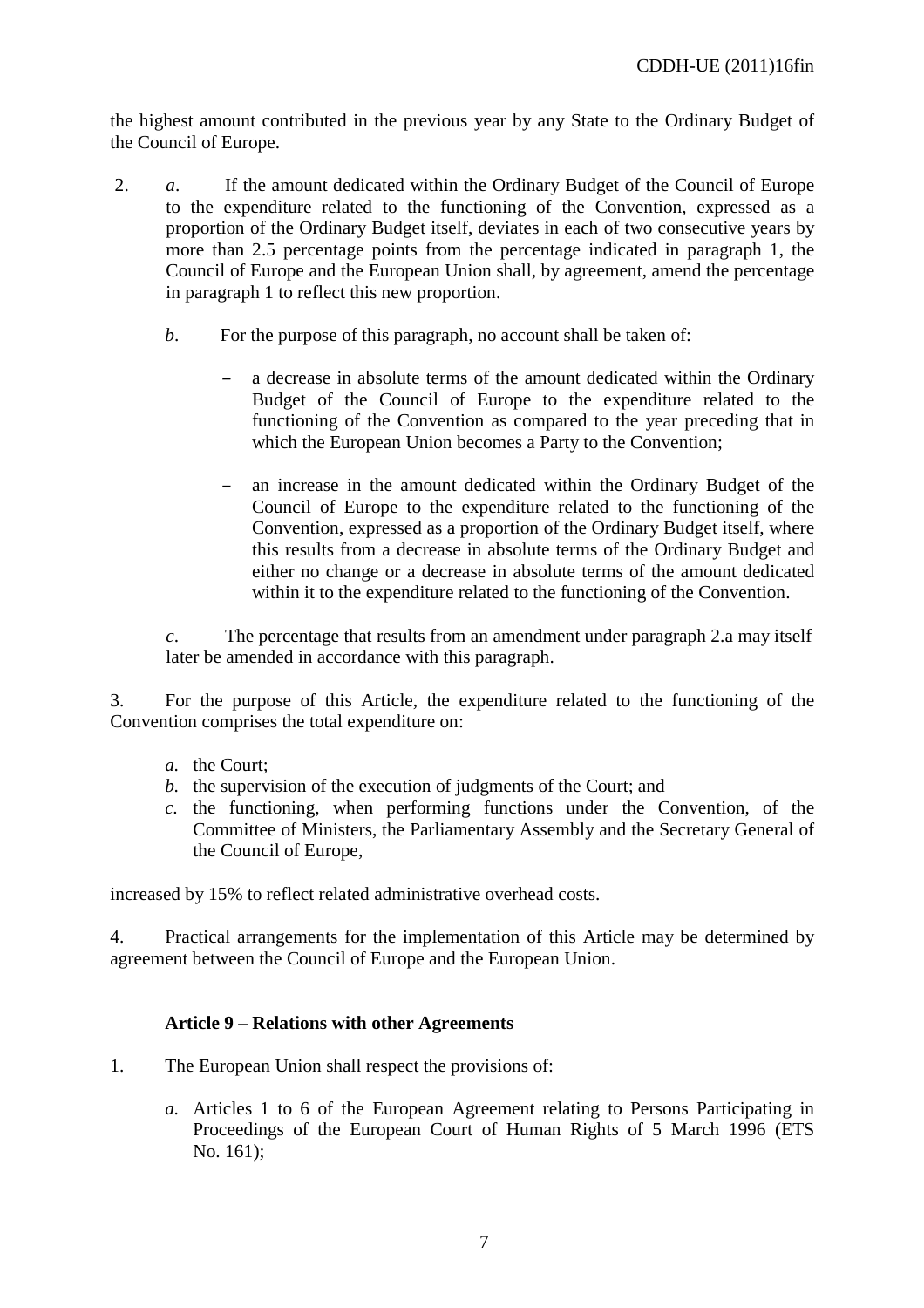- *b.* Articles 1 to 19 of the General Agreement on Privileges and Immunities of the Council of Europe of 2 September 1949 (ETS No. 2) and Articles 2 to 6 of its Protocol of 6 November 1952 (ETS No. 10), in so far as they are relevant to the operation of the Convention; and
- *c.* Articles 1 to 6 of the Sixth Protocol to the General Agreement on Privileges and Immunities of the Council of Europe of 5 March 1996 (ETS No. 162).

2. For the purpose of the application of the Agreements and Protocols referred to in paragraph 1, the Contracting Parties to each of them shall treat the European Union as if it were a Contracting Party to that Agreement or Protocol.

3. The European Union shall be consulted before any Agreement or Protocol referred to in paragraph 1 is amended.

4. With respect to the Agreements and Protocols referred to in paragraph 1, the Secretary General of the Council of Europe shall notify the European Union of:

- *a.* any signature;
- *b.* the deposit of any instrument of ratification, acceptance, approval or accession;
- *c.* any date of entry into force in accordance with the relevant provisions of those Agreements and Protocols; and
- *d.* any other act, notification or communication relating to those Agreements and Protocols.

## **Article 10 – Signature and entry into force**

1. The High Contracting Parties to the Convention at the date of the opening for signature of this Agreement and the European Union may express their consent to be bound by:

- *a.* signature without reservation as to ratification, acceptance or approval; or
- *b.* signature with reservation as to ratification, acceptance or approval, followed by ratification, acceptance or approval.

2. Instruments of ratification, acceptance or approval shall be deposited with the Secretary General of the Council of Europe.

3. This Agreement shall enter into force on the first day of the month following the expiration of a period of three months after the date on which all High Contracting Parties to the Convention mentioned in paragraph 1 and the European Union have expressed their consent to be bound by the Agreement in accordance with the provisions of the preceding paragraphs.

4. The European Union shall become a Party to the Convention, to the Protocol to the Convention and to Protocol No. 6 to the Convention at the date of entry into force of this Agreement.

## **Article 11 – Reservations**

No reservation may be made in respect of the provisions of this Agreement.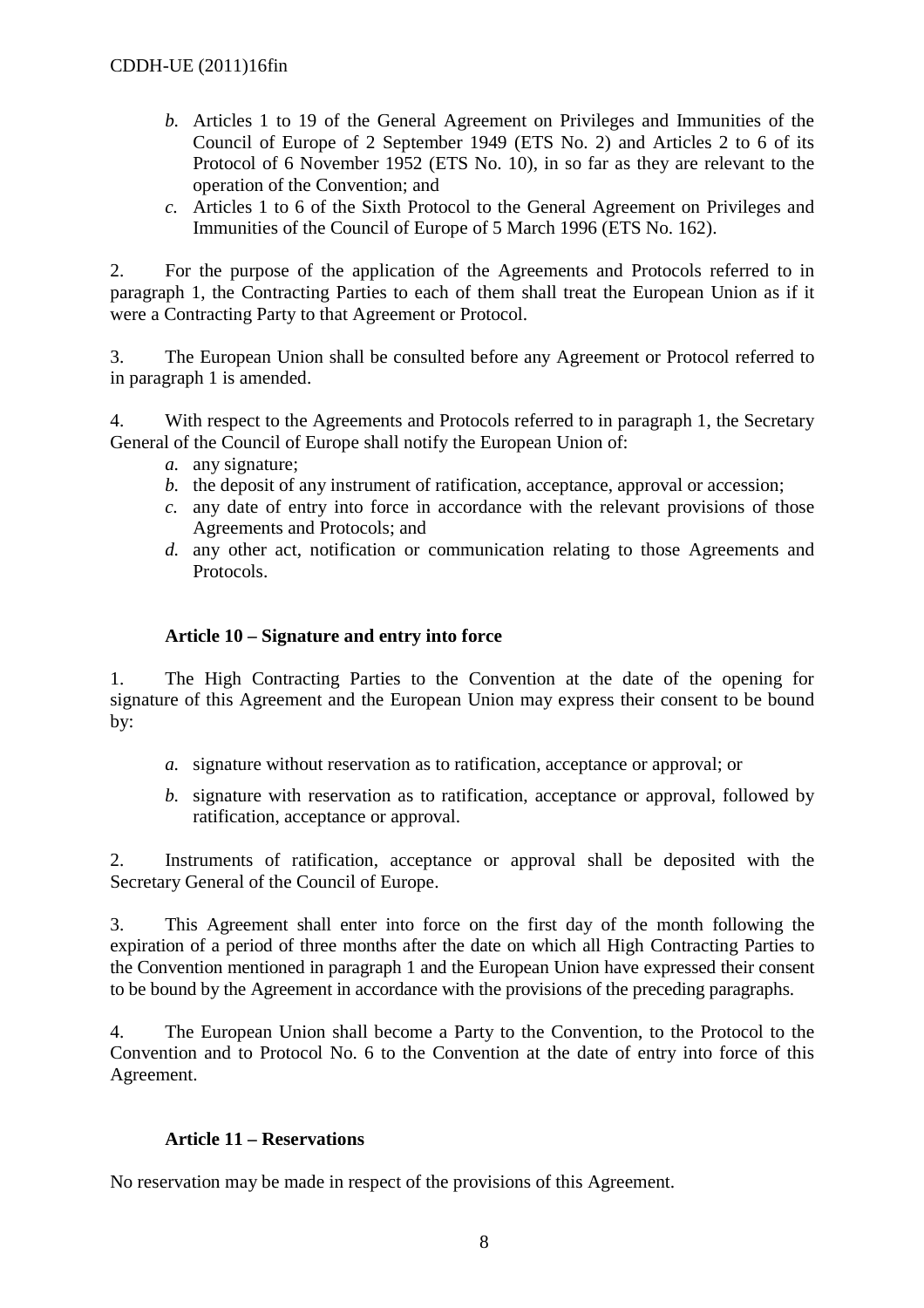## **Article 12 – Notifications**

The Secretary General of the Council of Europe shall notify the European Union and the member States of the Council of Europe of:

- *a.* any signature without reservation in respect of ratification, acceptance or approval;
- *b.* any signature with reservation in respect of ratification, acceptance or approval;
- *c.* the deposit of any instrument of ratification, acceptance or approval;
- *d.* the date of entry into force of this Agreement in accordance with Article 10;
- *e.* any other act, notification or communication relating to this Agreement.

In witness whereof the undersigned, being duly authorised thereto, have signed this Agreement.

Done at ............. the ............., in English and in French, both texts being equally authentic, in a single copy which shall be deposited in the archives of the Council of Europe. The Secretary General of the Council of Europe shall transmit certified copies to each member State of the Council of Europe and to the European Union.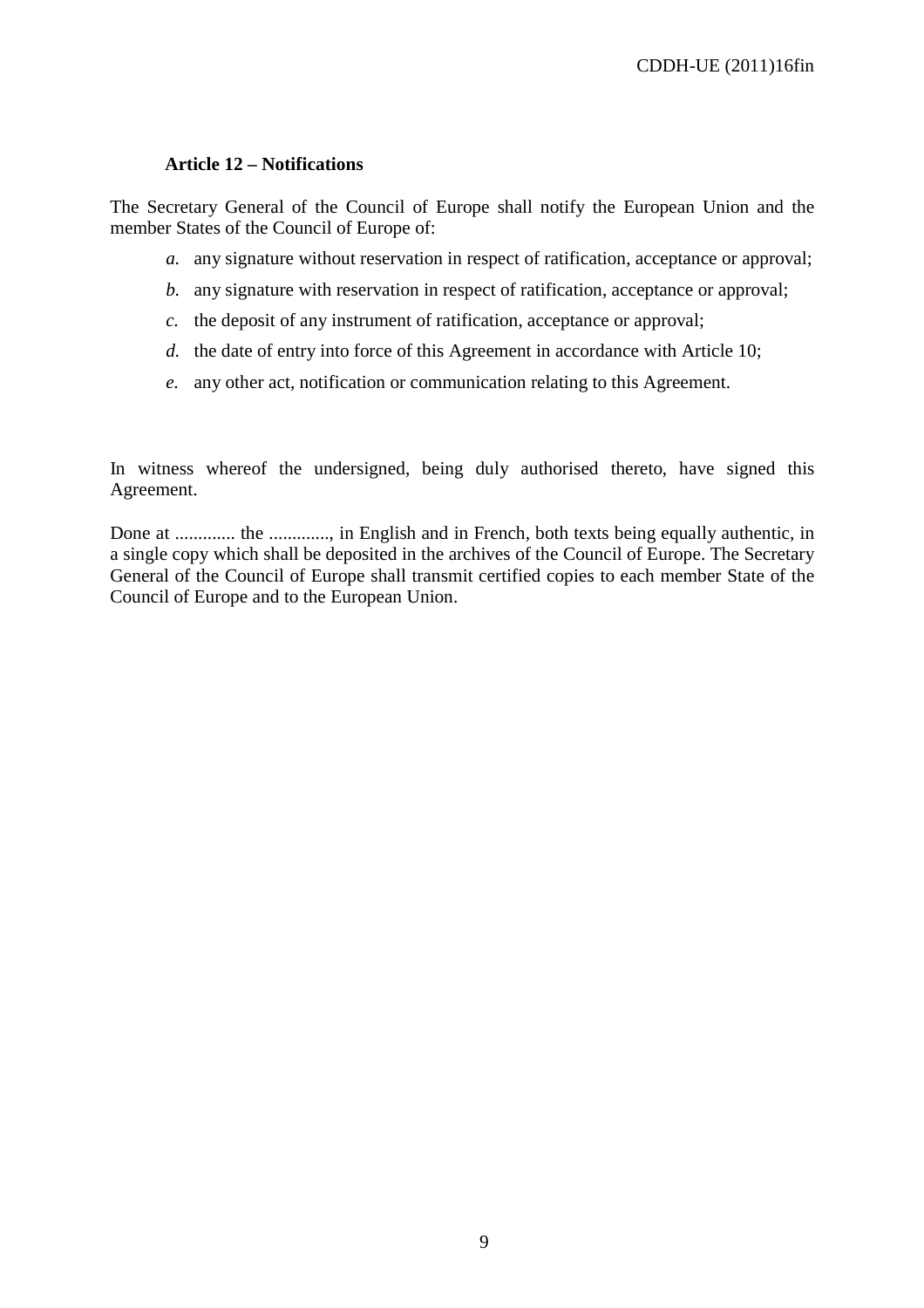## **II. Draft Rule to be added to the Rules of the Committee of Ministers for the supervision of the execution of judgments and of the terms of friendly settlements**

## **Rule 18 – Judgments and friendly settlements in cases to which the European Union is a party**

Where the Committee of Ministers supervises the fulfilment of obligations either by the European Union alone, or by the European Union and one or more of its member States jointly, the High Contracting Parties shall:

without prejudice to the provisions under sub-paragraphs  $b$  and  $c$ , consider decisions by the Committee of Ministers as adopted if a simple majority of the representatives entitled to sit on the Committee on behalf of those High Contracting Parties that are not member States of the European Union is in favour;

*b*. consider decisions by the Committee of Ministers under Rules 10 and 11 as adopted if two thirds of the representatives entitled to sit on the Committee on behalf of those High Contracting Parties that are not member States of the European Union are in favour; and

*c*. consider decisions by the Committee of Ministers under Rule 17 as adopted if, in addition to the majority set out in Article 20.*d* of the Statute of the Council of Europe, a simple majority of the representatives casting a vote on behalf of those High Contracting Parties that are not member States of the European Union is in favour.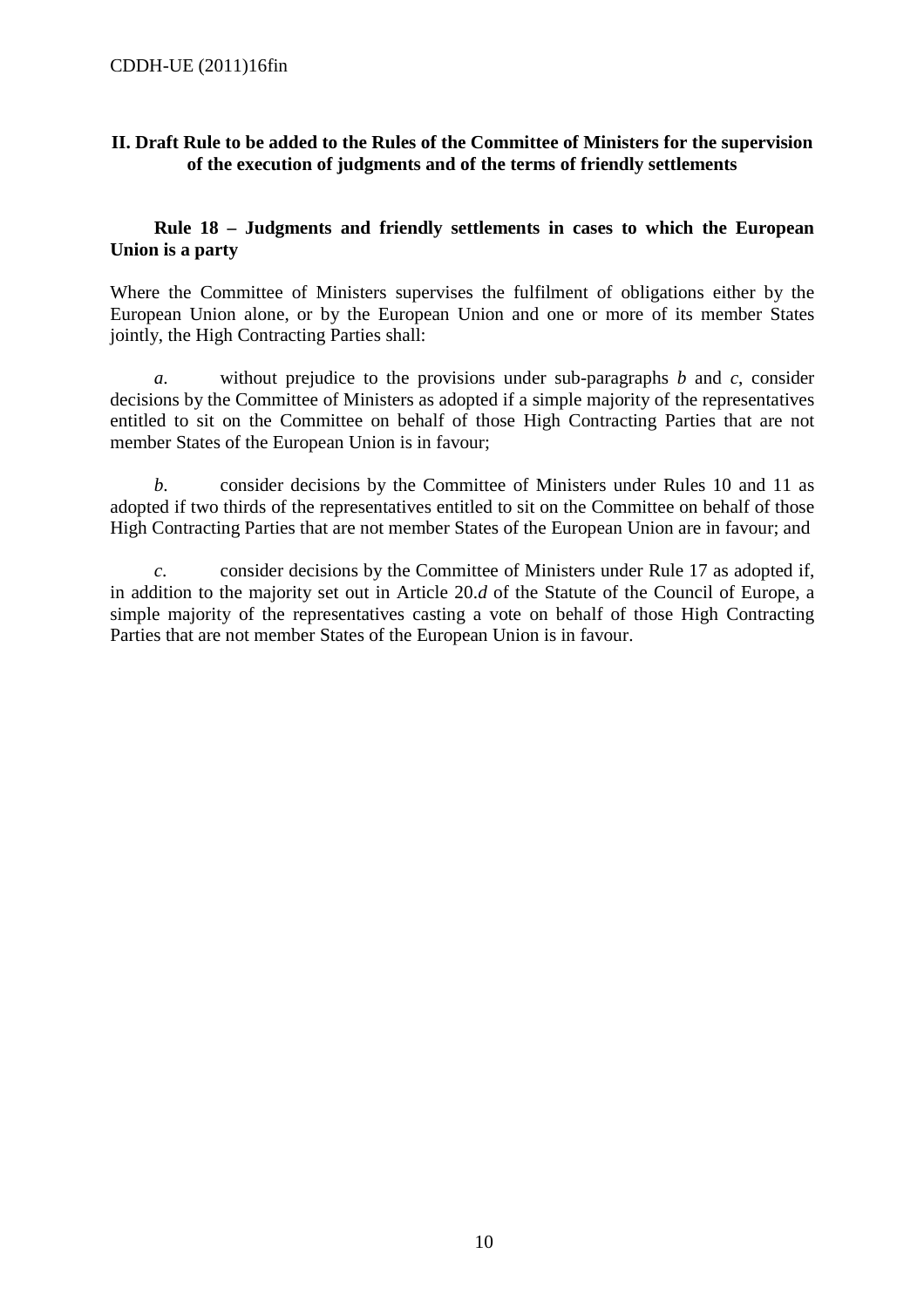## **III. DRAFT Explanatory report to the Agreement on the Accession of the European Union to the Convention for the Protection of Human Rights and Fundamental Freedoms**

### **Introduction**

1. The accession of the European Union (hereinafter referred to as "the EU") to the Convention for the Protection of Human Rights and Fundamental Freedoms, signed at Rome on 4 November 1950 (hereinafter referred to as "the Convention") constitutes a major step in the development of the protection of human rights in Europe.

2. Discussed since the late 1970s, the accession became a legal obligation under the Treaty on European Union when the Treaty of Lisbon came into force on 1 December 2009. Pursuant to Article 6, paragraph 2, of the Treaty on European Union, "[t]he Union shall accede to the [Convention]. Such accession shall not affect the Union's competences as defined in the Treaties". Protocol No. 8 to the Treaty of Lisbon set out a number of further requirements for the conclusion of the Accession Agreement. Protocol No. 14 to the Convention, which was adopted in 2004 and which entered into force on 1 June 2010, amended Article 59 of the Convention to allow the EU to accede to it.

### **I. Need for an Accession Agreement**

3. The above provisions, although necessary, were not sufficient to allow for an immediate accession of the EU. The Convention, as amended by Protocols Nos. 11 and 14, was drafted to apply only to Contracting Parties who are also member States of the Council of Europe. As the EU is neither a State nor a member of the Council of Europe, and has its own specific legal system, its accession requires certain adaptations to the Convention system. These include: amendments to provisions of the Convention to ensure that it operates effectively with the participation of the EU; supplementary interpretative provisions; adaptations of the procedure before the European Court of Human Rights (hereinafter referred to as "the Court") to take into account the characteristics of the legal order of the EU, in particular the specific relationship between an EU member State's legal order and that of the EU itself; and other technical and administrative issues not directly pertaining to the text of the Convention, but for which a legal basis is required.

4. It was therefore necessary to establish, by common agreement between the EU and the current High Contracting Parties to the Convention, the conditions of accession and the adjustments to be made to the Convention system.

5. As a result of the accession, the acts, measures and omissions of the EU, like every other High Contracting Party, will be subject to the external control exercised by the Court in the light of the rights guaranteed under the Convention. This is all the more important since the EU member States have transferred substantial powers to the EU. At the same time, the competence of the Court to assess the conformity of EU law with the provisions of the Convention will not prejudice the principle of the autonomous interpretation of the EU law.

6. The EU is founded on the respect for fundamental rights, the observance of which is ensured by the Court of Justice of the European Union (hereinafter referred to as "the CJEU") as well as by the courts of the EU member States; accession of the EU to the Convention will further enhance the coherence of the judicial protection of human rights in Europe.

7. As general principles, the Accession Agreement aims to preserve the equal rights of all individuals under the Convention, the rights of applicants in the Convention procedures, and the equality of all High Contracting Parties. The current control mechanism of the Convention should, as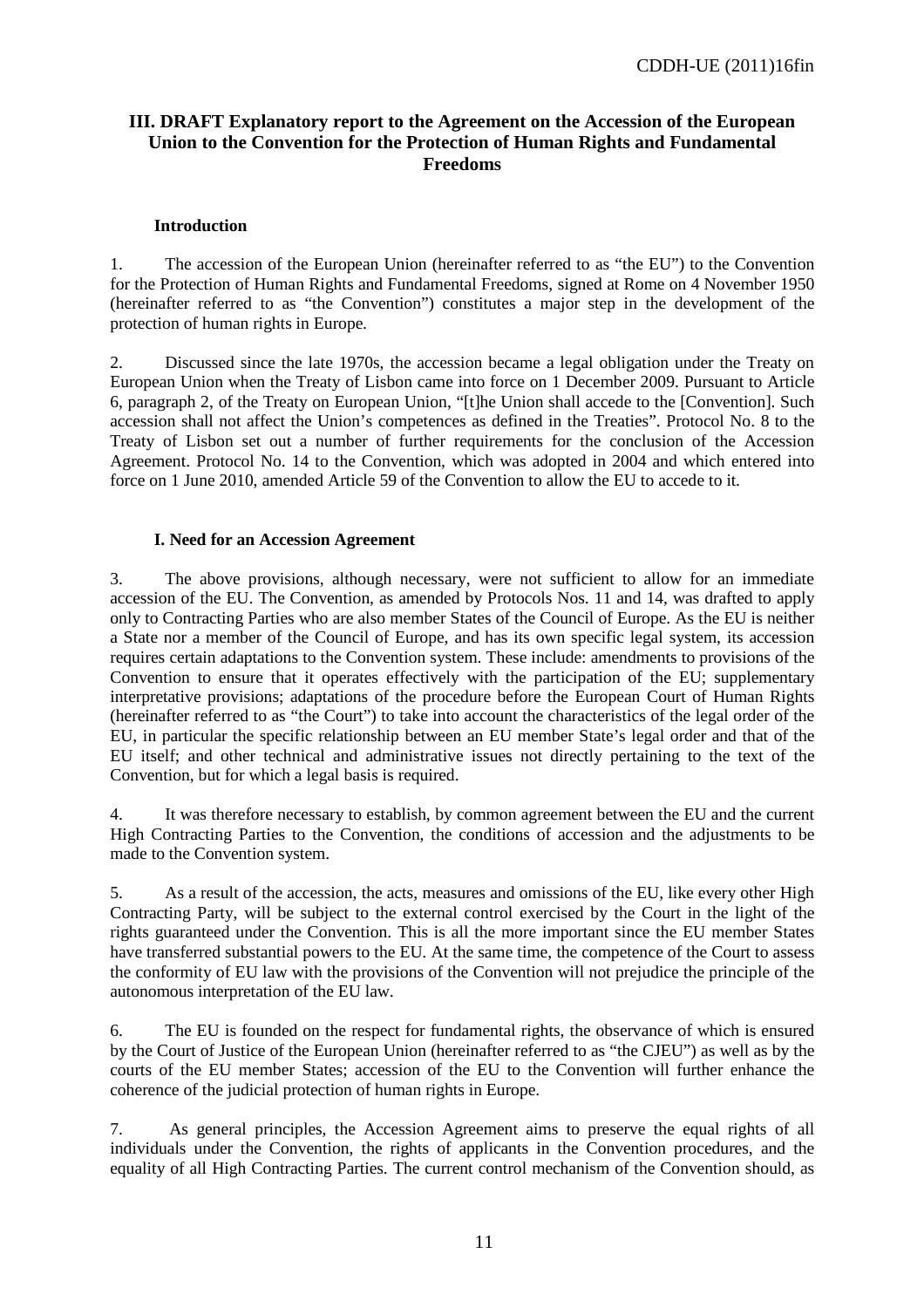far as possible, be preserved and applied to the EU in the same way as to other High Contracting Parties, by making only those adaptations that are strictly necessary. The EU should, as a matter of principle, accede to the Convention on an equal footing with the other Contracting Parties, that is, with the same rights and obligations. It was, however, acknowledged that, because the EU is not a State, some adaptations would be necessary. It is also understood that the existing rights and obligations of the States Parties to the Convention, whether or not members of the EU, should be unaffected by the accession, and that the distribution of competences between the EU and its member States and between the EU institutions shall be respected.

### **II. Principal stages in the preparation of the Accession Agreement**

8. Before the elaboration of this Agreement, the accession of the EU to the Convention had been debated on several occasions.

9. The Steering Committee for Human Rights (CDDH) adopted at its 53rd meeting in June 2002 a study<sup>1</sup> of the legal and technical issues that would have to be addressed by the Council of Europe in the event of possible accession by the EU to the Convention, which it transmitted to the Convention on the Future of Europe, convened following the Laeken Declaration of the European Council (December 2001), in order to consider the key issues arising for the EU's future development with a view to assisting future political decision making about such accession.

10. When drafting Protocol No. 14 to the Convention in 2004, the High Contracting Parties decided to add a new paragraph to Article 59 of the Convention providing for the possible accession of the EU. It was, however, noted even at that time that further modifications to the Convention were necessary to make such accession possible from a legal and technical point of view.<sup>2</sup> Such modifications could be made either in an amending protocol to the Convention, or in an accession treaty between the EU and the States Parties to the Convention.

11. The entry into force of the Treaty of Lisbon in December 2009 and of Protocol No. 14 to the Convention in June 2010 created the necessary legal preconditions for the accession.

12. The Committee of Ministers adopted, at the 1085th meeting of the Ministers' Deputies (26 May 2010), ad hoc terms of reference for the CDDH to elaborate, in co-operation with representatives of the EU, a legal instrument, or instruments, setting out the modalities of accession of the EU to the European Convention on Human Rights, including its participation in the Convention system<sup>3</sup>. On the EU side, the Council of the EU adopted on 4 June 2010 a Decision authorising the European Commission to negotiate an agreement for the EU to accede to the Convention.

13. The CDDH entrusted this task to an informal group of 14 members (7 coming from member States of the EU and 7 coming from non-member States of the EU), chosen on the basis of their expertise. This informal working group (CDDH-UE) held in total eight working meetings with the European Commission, reporting regularly to the CDDH on progress and on outstanding issues. In the context of these meetings, the informal group also held two exchanges of views with representatives of civil society, who regularly submitted comments on the working documents.

14. In the context of the regular meetings which take place between the two courts, delegations from the Court and the CJEU discussed on 17 January 2011 the accession of the EU to the Convention, and in particular the question of the possible prior involvement of the CJEU in cases to which the EU is a co-respondent. The Joint Declaration by the Presidents of the two European courts

 $\overline{a}$ 

<sup>1.</sup> Document CDDH(2002)010 Addendum 2.

<sup>2.</sup> See the explanatory report to Protocol No. 14, paragraph 101.

<sup>3.</sup> CM/Del/Dec(2010)1085, of 26 May 2010.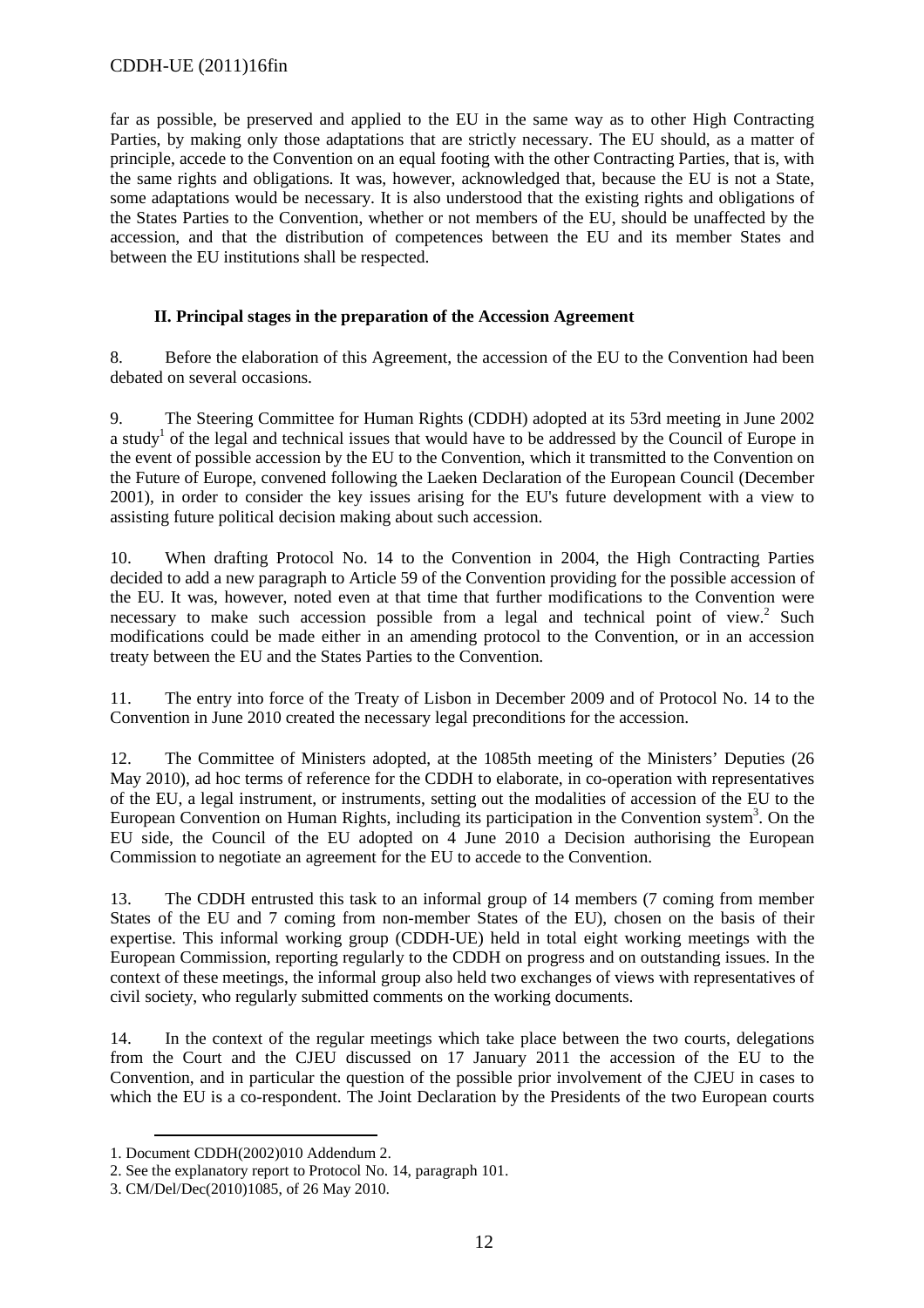summarising the results of the discussion provided valuable reference and guidance for the negotiation.

15. The CDDH approved the draft Accession Agreement and sent it to the Committee of Ministers on ... . The Parliamentary Assembly adopted an opinion on the draft Accession Agreement (Opinion No. … of …). The Accession Agreement was adopted by the Committee of Ministers on … and opened for signature on ...

### **III. Comments on relevant provisions of the Agreement**

#### **Article 1 – Scope of the accession and amendments to Article 59 of the Convention**

16. It was decided that, upon its entry into force, the Accession Agreement would simultaneously amend the Convention and include the EU among its Parties, without the EU needing to deposit a further instrument of accession. This would also be the case for the EU's accession to the Protocol and to Protocol No. 6. Subsequent accession by the EU to other Protocols would require the deposit of separate accession instruments.

17. The amendments to the Convention concern paragraphs 2 and 5 of Article 59.

18. Article 59, paragraph 2, of the Convention, as amended, defines the scope of the accession of the EU to the Convention. It is divided into five sub-paragraphs.

#### *Possible accession to other Protocols*

19. Under paragraph 2.*a*, a provision is added to Article 59, of the Convention to permit the EU to accede to the Protocols to the Convention. To ensure that this provision can serve as a legal basis for the accession to those Protocols, Article 59, paragraph 2.*a*, states that the provisions of the Protocols concerning signature and ratification, entry into force and depositary functions<sup>4</sup> shall apply, *mutatis mutandis*, in the event of the EU's accession to those Protocols.

#### *Reference in the Convention to further provisions in the Accession Agreement*

20. Article 59, paragraph 2.*b*, of the Convention provides that the status of the EU as a High Contracting Party to the Convention shall be further defined in the Accession Agreement. Such explicit reference to the Accession Agreement makes it possible to limit the amendments made to the Convention. For instance, provisions about privileges and immunities and about the participation of the EU in the Committee of Ministers of the Council of Europe are thus dealt with in the Accession Agreement. In so far as the Accession Agreement will still have legal effect after the EU has acceded, its provisions will be subject to interpretation by the Court. To implement the Accession Agreement, the EU may need to adopt internal legal rules regulating various matters, including the functioning of the co-respondent mechanism. Similarly, the Rules of Court may also need to be adapted.

#### *Effects of the accession*

 $\overline{a}$ 

21. The provision under paragraph 2.*c* reflects the requirement under Article 2 of Protocol No. 8 to the Treaty of Lisbon that the accession of the EU shall not affect its competences or the powers of its institutions. The provision also clarifies that accession to the Convention imposes on the EU obligations with regard to acts, measures or omissions of its institutions, bodies, offices or agencies, or

<sup>4.</sup> These are, namely: Article 6 of the Protocol, Article 7 of Protocol No. 4, Articles 7 to 9 of Protocol No. 6, Articles 8 to 10 of Protocol No. 7, Articles 4 to 6 of Protocol No. 12 and Articles 6 to 8 of Protocol No. 13.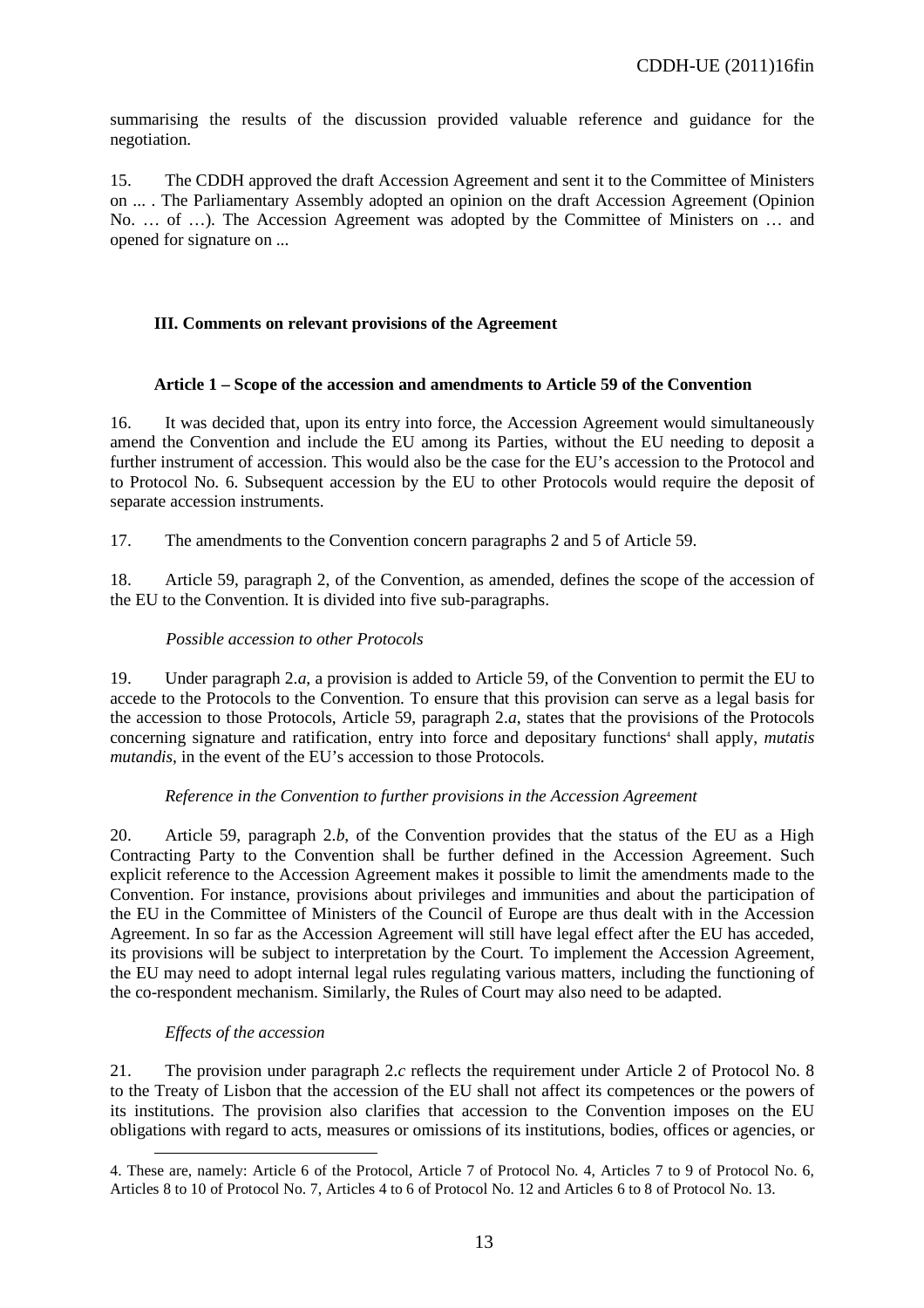### CDDH-UE (2011)16fin

of persons acting on their behalf. Likewise, since the Court under the Convention has jurisdiction to settle disputes between individuals and the High Contracting Parties (as well as between High Contracting Parties) and therefore to interpret the provisions of the Convention, the decisions of the Court in cases to which the EU is party will be binding on the EU's institutions, including the CJEU.<sup>5</sup>

#### *Technical amendments to the Convention*

22. An interpretation clause is added to Article 59 of the Convention with regard to terms such as "State", "State Party" and other State-specific concepts (paragraph 2.*d* and *e*); this avoids amending the substantive provisions of the Convention and the Protocols, thereby maintaining their readability. All of the Protocols provide that their substantive provisions shall be regarded as additional articles to the Convention, and that all the provisions of the latter shall apply accordingly; this clarifies the accessory nature of the Protocols to the Convention. It follows that the general interpretation clause added to the Convention will also apply to the Protocols without their needing to be amended to that effect.

23. By virtue of paragraph 2.*d*, various terms that explicitly refer to "States" as High Contracting Parties to the Convention (that is, "State", "State Party", "States" or "States Parties"<sup>6</sup>) will, after the accession, be understood as referring also to the EU as a High Contracting Party.

24. Paragraph 2.*e* then addresses other terms in the Convention and the Protocols that refer more generally to the concept of a State, or to certain elements thereof ("national security", "national law", " "national laws",  $9$  "national authority",  $10$  "life of the nation",  $11$  "country",  $12$  "administration of the State",<sup>13</sup> "territorial integrity",<sup>14</sup> "domestic",<sup>15</sup> "territory of a State"<sup>16</sup>); after the accession, these will be understood as relating also, *mutatis mutandis*, to the EU. As regards the application to the EU of the expression "life of the nation", it was noted that it may be interpreted as allowing the EU to take measures derogating from its obligations under the Convention in relation to measures taken by one if its member States in time of emergency in accordance with Article 15 of the Convention. The term "domestic" should be understood as "internal" to the legal order of a High Contracting Party, as confirmed by the French wording of Article 35 of the Convention.

25. An interpretation clause was not considered necessary for the expression "internal law" appearing in Articles 41 and 52 of the Convention, since this expression would be equally applicable to the EU as a High Contracting Party. There are some expressions in the Convention like those covered by Article 59, paragraph 2.*d* and *e*, that have not been included in that interpretation clause. In particular, for reasons pertaining to the specific legal order of the EU, EU citizenship is not analogous to the concept of nationality that appears in Articles 14 and 36 of the Convention, Article 3 of Protocol

 $\overline{a}$ 5. See also, in this respect Court of Justice of the European Communities, opinion 1/91 of the of 14 December 1991 and opinion 1/92 of 10 April 1992.

<sup>6.</sup> Appearing in: Article 10, paragraph 1, and Article 17 of the Convention; Articles 1 and 2 of the Protocol; Article 2 of Protocol No. 4; Articles 2 and 6 of Protocol No. 6; Articles 3, 4, 5 and 7 of Protocol No. 7; Article 3 of Protocol No. 12; and Article 5 of Protocol No. 13 to the Convention.

<sup>7.</sup> Appearing in: Article 6, paragraph 1, Article 8, paragraph 2, Article 10, paragraph 2, and Article 11, paragraph 2, of the Convention; Article 2, paragraph 3, of Protocol No. 4; and Article 1, paragraph 2, of Protocol No. 7 to the Convention.

<sup>8.</sup> Appearing in Article 7 of the Convention.

<sup>9.</sup> Appearing in Article 12 of the Convention.

<sup>10.</sup> Appearing in Article 13 of the Convention.

<sup>11.</sup> Appearing in Article 15 of the Convention.

<sup>12.</sup> Appearing in: Article 5, paragraph 1.*f*, and Article 8, paragraph 2, of the Convention and Article 2, paragraph 2, of Protocol No. 4 to the Convention.

<sup>13.</sup> Appearing in Article 11, paragraph 2, of the Convention.

<sup>14.</sup> Appearing in Article 10, paragraph 2, of the Convention.

<sup>15.</sup> Appearing in Article 35 of the Convention.

<sup>16.</sup> Appearing in Article 1, paragraph 1, of Protocol No. 7 to the Convention.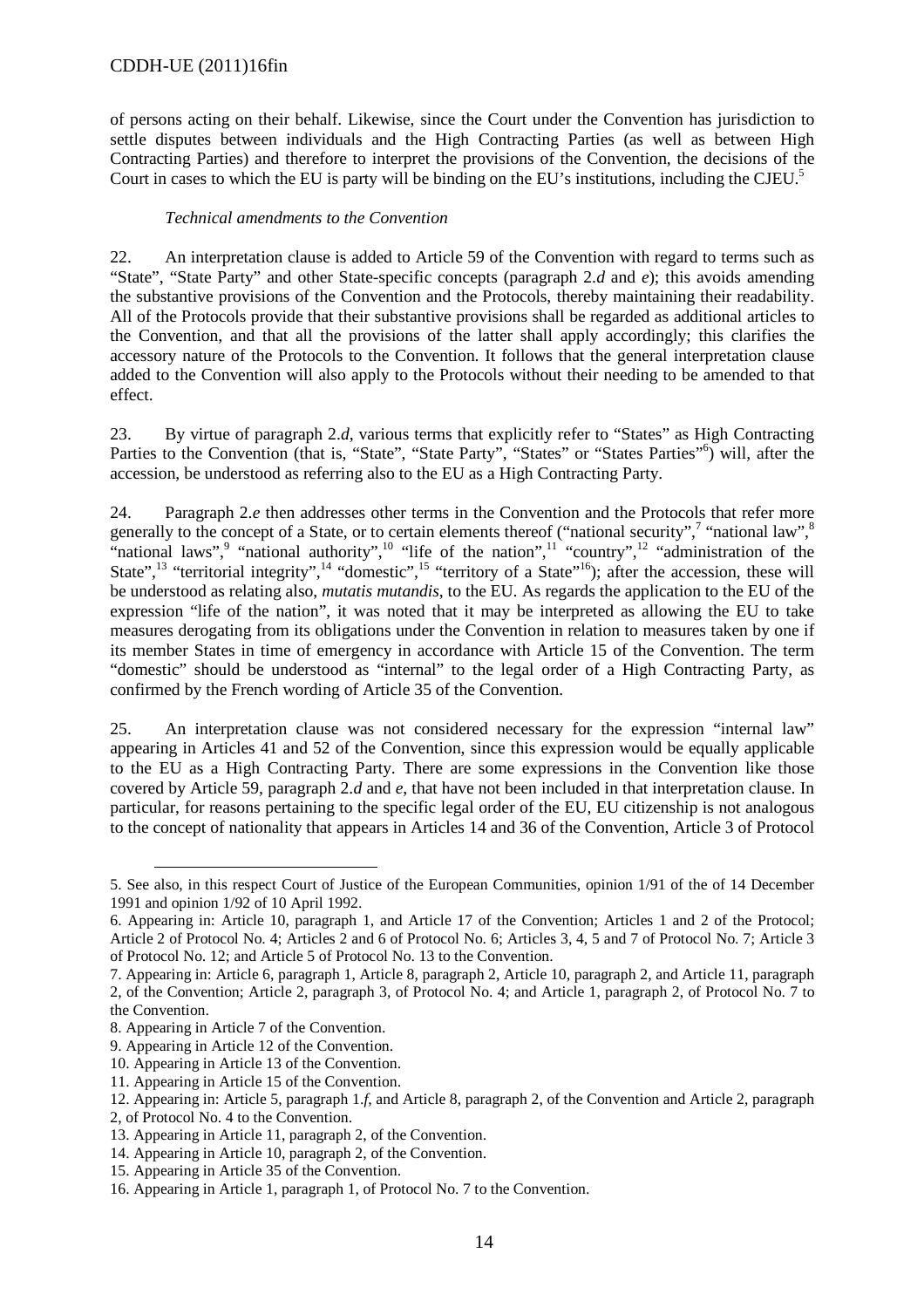No. 4 and Article 1 of Protocol No. 12. Likewise, the terms "countries" appearing in Article 4, paragraph 3.*b*, of the Convention, "civilised nations" appearing in Article 7 of the Convention, and "State", "territorial" and "territory/territories" appearing in Articles 56 and 58 of the Convention and in the corresponding provisions of the Protocols, $^{17}$  do not require any adaptation as a result of the EU's accession. A complete table of all State-related expressions and their interpretation following the EU's accession appears in the appendix to this explanatory report.

26. Finally, a technical amendment to Article 59, paragraph 5, of the Convention takes into account EU accession for the purposes of notification by the Secretary General.

### **Article 2 – Reservations to the Convention and its Protocols**

27. The EU should accede to the Convention, as far as possible, on an equal footing with the other High Contracting Parties. Therefore, the conditions applicable to the other High Contracting Parties with regard to reservations, declarations and derogations under the Convention should also apply to the EU. For reasons of legal certainty, it was, however, agreed to include in the Accession Agreement a provision (Article 2, paragraph 1) allowing the EU to make reservations under Article 57 of the Convention under the same conditions as any other High Contracting Party. This would also include the right to make reservations when acceding to existing or future additional protocols. Any reservation should be consistent with the relevant rules of international law.

28. As Article 57 of the Convention currently only refers to "States", technical adaptations to paragraph 1 of that provision are necessary to allow the EU to make reservations under it (see Article 2, paragraph 2, of the Accession Agreement). The expression "law of the European Union" is meant to cover the Treaty on European Union, the Treaty on the Functioning of the European Union, or any other provision having the same legal value pursuant to those instruments (the EU "primary law") as well as legal provisions contained in acts of the EU institutions (the EU "secondary law").

29. In accordance with Article 1, paragraph 1, of the Accession Agreement, the EU accedes to the Convention, to the Protocol to the Convention and to Protocol No. 6 to the Convention. The EU may make reservations to the Convention and to the Protocol; no reservations are permitted to Protocol No. 6, pursuant to its Article 4. In the event of EU accession to other Protocols, the possibility to make reservations is governed by Article 57 of the Convention and the relevant provisions of such Protocols.

30. Article 2, paragraph 1, of the Accession Agreement gives the EU the possibility to make reservations to the Convention either when signing or when expressing its consent to be bound by the provisions of the Accession Agreement. In accordance with Article 23 of the 1969 Vienna Convention on the Law of Treaties, reservations to the Convention made at the moment of the signature of the Accession Agreement shall be confirmed, in order to be valid, at the moment of expression of consent to be bound by the provisions of the Accession Agreement.

#### **Article 3 – Co-respondent mechanism**

 $\overline{a}$ 

31. A new mechanism is being introduced to allow the EU to become a co-respondent to proceedings instituted against one or more of its member States and, similarly, to allow the EU member States to become co-respondents to proceedings instituted against the EU.

<sup>17.</sup> These are, namely: Article 4 of the Protocol, Article 5 of Protocol No. 4, Article 5 of Protocol No. 6, Article 6 of Protocol No. 7, Article 2 of Protocol No. 12 and Article 4 of Protocol No. 13.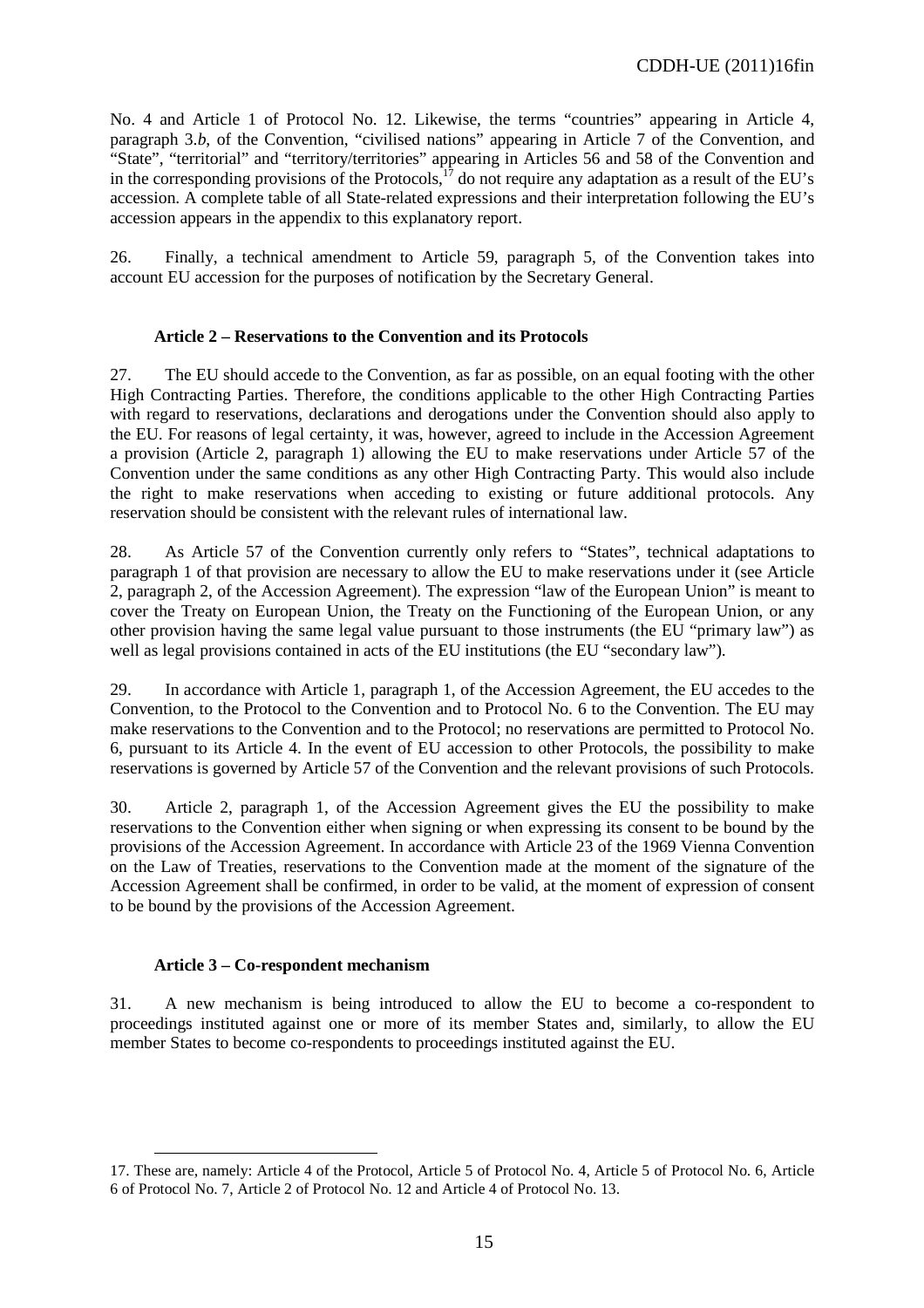### *Reasons for the introduction of the mechanism*

32. This mechanism was considered necessary to accommodate the specific situation of the EU as a non-State entity with an autonomous legal system that is becoming a Party to the Convention alongside its own member States. It is a special feature of the EU legal system that acts adopted by its institutions may be implemented by its member States and, conversely, that provisions of the EU founding treaties agreed upon by its member States may be implemented by institutions, bodies, offices or agencies of the EU. With the accession of the EU, there could arise the unique situation in the Convention system in which a legal act is enacted by one High Contracting Party and implemented by another.

33. The newly introduced Article 36, paragraph 4, of the Convention provides that a corespondent has the status of a party to the case. If the Court finds a violation of the Convention, the corespondent will be bound by the obligations under Article 46 of the Convention. The co-respondent mechanism is therefore not a procedural privilege for the EU or its member States, but a way to avoid gaps in participation, accountability and enforceability in the Convention system. This corresponds to the very purpose of EU accession and serves the proper administration of justice.

34. As regards the position of the applicant, the newly introduced Article 36, paragraph 4, of the Convention states that the admissibility of an application shall be assessed without regard to the participation of the co-respondent in the proceedings. This provision thus ensures that an application will not be considered inadmissible as a result of the participation of the co-respondent, notably with regard to the exhaustion of domestic remedies within the meaning of Article 35, paragraph 1, of the Convention. Moreover, applicants will be able to make submissions to the Court in each case before a decision on joining a co-respondent is taken (see below, paragraphs 46 to 50).

35. The introduction of the co-respondent mechanism is also fully in line with Article 1.*b* of Protocol No. 8 to the Treaty of Lisbon, which requires the Accession Agreement to provide for "the mechanisms necessary to ensure that … individual applications are correctly addressed to Member States and/or the Union, as appropriate". Using the language of this protocol, the co-respondent mechanism offers the opportunity to "correct" applications in the following two ways.

#### *Situations in which the co-respondent mechanism may be applied*

36. The mechanism would allow the EU to become a co-respondent to cases in which the applicant has directed an application only against one or more EU member States. Likewise, the mechanism would allow the EU member States to become co-respondents to cases in which the applicant has directed an application only against the EU.

37. Where an application is directed against both the EU and an EU member State, the mechanism would also be applied if the EU or its member State was not the party that acted or omitted to act in respect of the applicant, but was instead the party that provided the legal basis for that act or omission. In this case, the co-respondent mechanism would allow the application not to be declared inadmissible in respect of that party on the basis that it is incompatible *ratione personae*.

38. In cases in which the applicant alleges different violations by the EU and one or more of its member States separately, the co-respondent mechanism will not apply.

### *Third party intervention and the co-respondent mechanism*

39. The co-respondent mechanism differs from third party interventions under Article 36, paragraph 2, of the Convention. The latter only gives the third party (be it a High Contracting Party to the Convention or, for example, another subject of international law or a non-governmental organisation) the opportunity to submit written comments and participate in the hearing in a case before the Court, but it does not become a party to the case and is not bound by the judgment. A co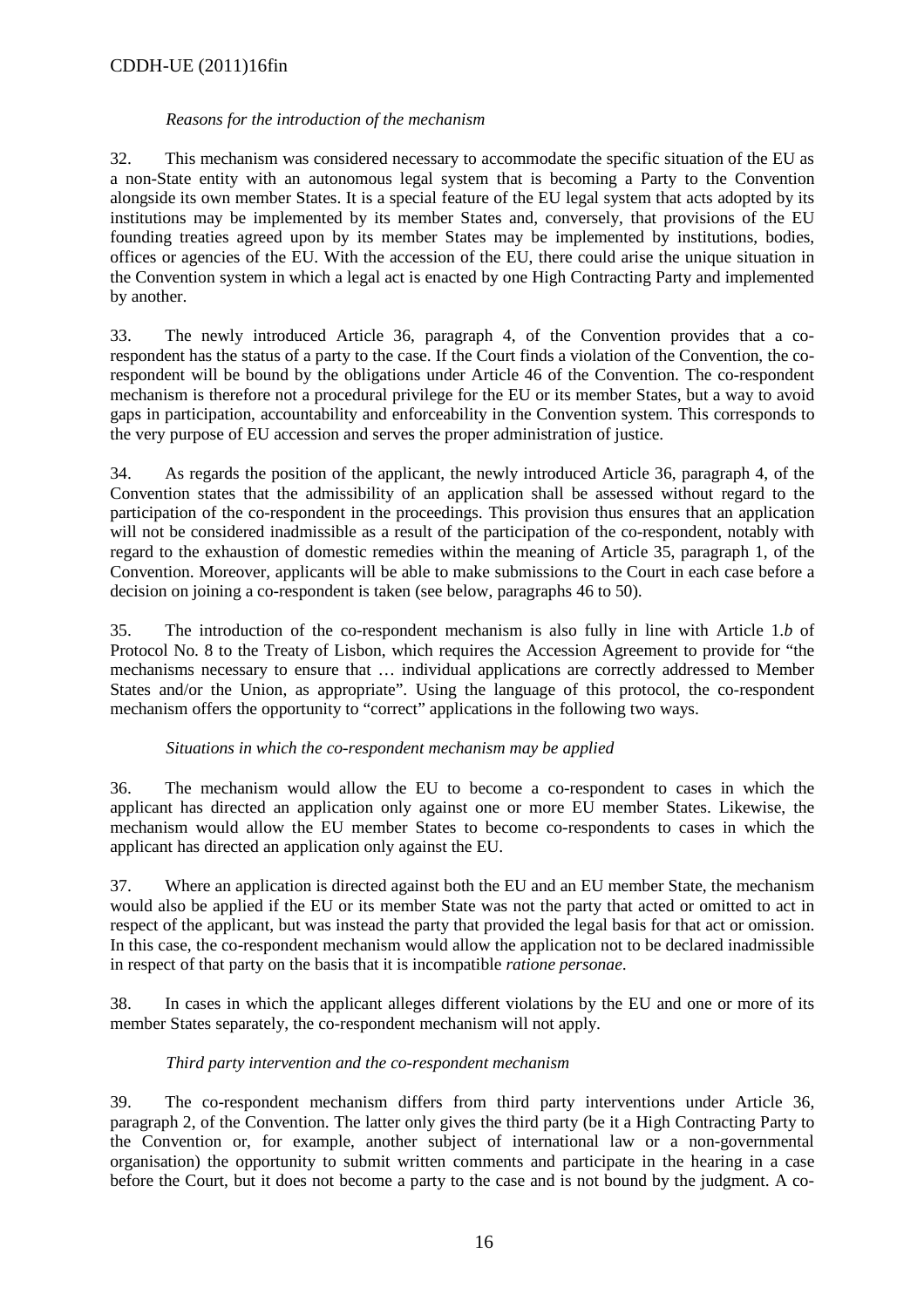respondent becomes, on the contrary, a full party to the case and will therefore be bound by the judgment.

40. It is understood that a third party intervention may often be the most appropriate way to involve the EU in a case. For instance, if an application is directed against a State associated to parts of the EU legal order through separate international agreements (for example, the "Schengen" and "Dublin" agreements and the agreement on the European Economic Area) concerning obligations arising from such agreements, third party intervention would be the only way for the EU to participate in the proceedings. The introduction of the co-respondent mechanism should thus not be seen as precluding the EU from participating in the proceedings as a third party intervener, where the conditions for becoming a co-respondent are not met.

### *The tests for triggering the co-respondent mechanism*

41. In order to identify cases involving EU law suitable for applying the co-respondent mechanism, two tests are set out Article 3, paragraphs 2 and 3, of the Accession Agreement.

42. In the case of applications notified to one or more member States of the EU, but not to the EU itself (paragraph 2), the test is fulfilled if it appears that the alleged violation notified by the Court calls into question the compatibility of a provision of (primary or secondary) EU law with the Convention rights at issue. This would be the case, for instance, if an alleged violation could only have been avoided by a member State disregarding an obligation under EU law (for example, when an EU law provision leaves no discretion to a member State as to its implementation at the national level).

43. In the case of applications notified to the EU, but not to one or more of its member States (paragraph 3), the EU member States may become co-respondents if it appears that the alleged violation as notified by the Court calls into question the compatibility of a provision of the primary law of the EU with the Convention rights at issue. These tests would apply taking account of provisions of EU law as interpreted by the competent courts. The fact that the alleged violation may arise from a positive obligation deriving from the Convention would not affect the application of these tests. They would also cover cases in which the applications were directed from the outset against both the EU and one or more of its member States (Article 3, paragraph 4, of the Accession Agreement).

44. On the basis of the relevant case law of the Court, it can be expected that such a mechanism may be applied only in a limited number of cases.<sup>18</sup>

#### *Outline of the procedure under the co-respondent mechanism*

 $\overline{a}$ 

45. The co-respondent mechanism will not alter the current practice under which the Court makes a preliminary assessment of an application, with the result that many manifestly ill-founded or otherwise inadmissible applications are not communicated. Therefore, the co-respondent mechanism should only be applied to cases which have been notified to a High Contracting Party. Article 3, paragraph 5, of the Accession Agreement outlines the procedure and the conditions for applying the co-respondent mechanism, whereby a High Contracting Party becomes a co-respondent by decision of the Court. The following paragraphs are understood as merely illustrating this provision. For those cases selected by the Court for notification, the procedure initially follows the information indicated by the applicant in the application form.

A. *Applications directed against one or more member State(s) of the European Union, but not against the European Union itself (or vice versa)* 

<sup>18.</sup> During the negotiations, the view was expressed that in recent years, the only cases which might have certainly required the application of the co-respondent mechanism would have been *Matthews v. United Kingdom*, *Bosphorus Hava Yollari Turizm Ve Ticaret Anonim Sirketi v. Ireland* and *Cooperatieve Producentenorganisatie van de Nederlandse Kokkelvisserij U.A. v. the Netherlands*.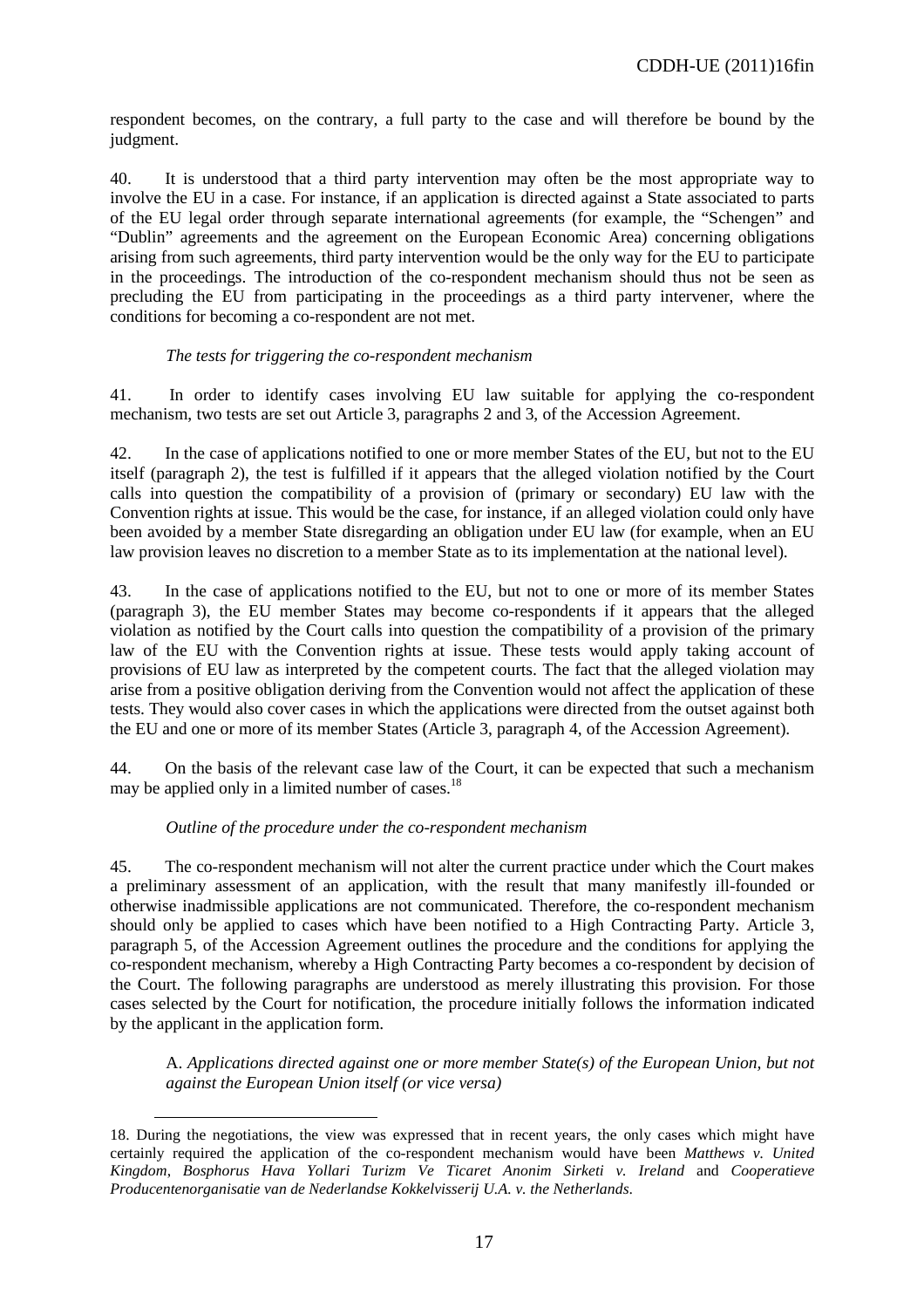46. In cases in which the application is directed against one (or more) member State(s) of the EU, but not against the EU itself, the latter may, if it considers that the criteria set out in Article 3, paragraph 2, of the Accession Agreement are fulfilled, request to join the proceedings as corespondent. Where the application is directed against the EU, but not against one (or more) of its member States, the EU member States may, if they consider that the criteria set out in Article 3, paragraph 3, of the Accession Agreement are fulfilled, request to join the proceedings as corespondents. Any such request should be reasoned. In order to enable the potential co-respondent to make such requests, it is important that the relevant information on applications, including the date of their notification to the respondent, is rapidly made public. The Court's system of publication of communicated cases should ensure the dissemination of such information.

47. If appropriate, the Court may, when notifying an alleged violation or at a later stage of the proceedings, indicate that a High Contracting Party might participate in the proceedings as a corespondent, but a request by that High Contracting Party would be a necessary precondition for the latter to become co-respondent. No High Contracting Party may be compelled against its will to become a co-respondent. This reflects the fact that the initial application was not addressed against the potential co-respondent, and that no High Contracting Party can be forced to become a party to a case where it was not named in the original application.

48. The Court will inform both the applicant and the respondent about the request, and set a short time limit for comments. Having considered the reasons stated by the potential co-respondent in its request as well as any submissions by the applicant and the respondent, the Court will decide whether to admit the co-respondent to the proceedings, and will inform the requester and the parties to the case of its decision. When taking such a decision, the Court will limit itself to assessing whether the reasons stated by the High Contracting Party (or Parties) making the request are plausible in the light of the criteria set out in Article 3, paragraphs 2 or 3, as appropriate, without prejudice to its assessment of the merits of the case. The decision of the Court to join a High Contracting Party to a case as a corespondent may include specific conditions (for example, the provision of legal aid in order to protect the interest of the applicant) if considered necessary in the interests of the proper administration of justice.

#### B. *Applications directed against both the EU and one or more of its member State(s)*

49. In a case which has been directed against and notified to both the EU and one (or more) of its member States in respect of at least one alleged violation, either of these respondents may, if it considers that the conditions relating to the nature of the alleged violation set out in paragraphs 2 or 3 are met, ask the Court to change its status into that of a co-respondent. As in the case described under A. above, the Court may indicate the possibility of a change of status, but a request by the concerned respondent would be a necessary precondition for such a change. The High Contracting Party (or Parties) becoming co-respondent(s) would be the Party (or Parties) which is (or are) not responsible for the act or omission which allegedly caused the violation, but only for the legal basis of such an act or omission.

50. The Court will inform both the applicant and the other respondent about the request, and set a short time limit for comments. Having considered the reasons stated in the request, as well as any submissions by the applicant and the other respondent, the Court will decide whether to make the change of status, and will inform the parties to the case of its decision. When taking such a decision at this stage of the procedure, the Court will limit itself to assessing whether the reasons stated by the High Contracting Party (or Parties) making the request are plausible in the light of the criteria set out in Article 3, paragraphs 2 or 3, as appropriate, of the Accession Agreement, without prejudice to its assessment of the merits of the case.

#### *Termination of the co-respondent mechanism*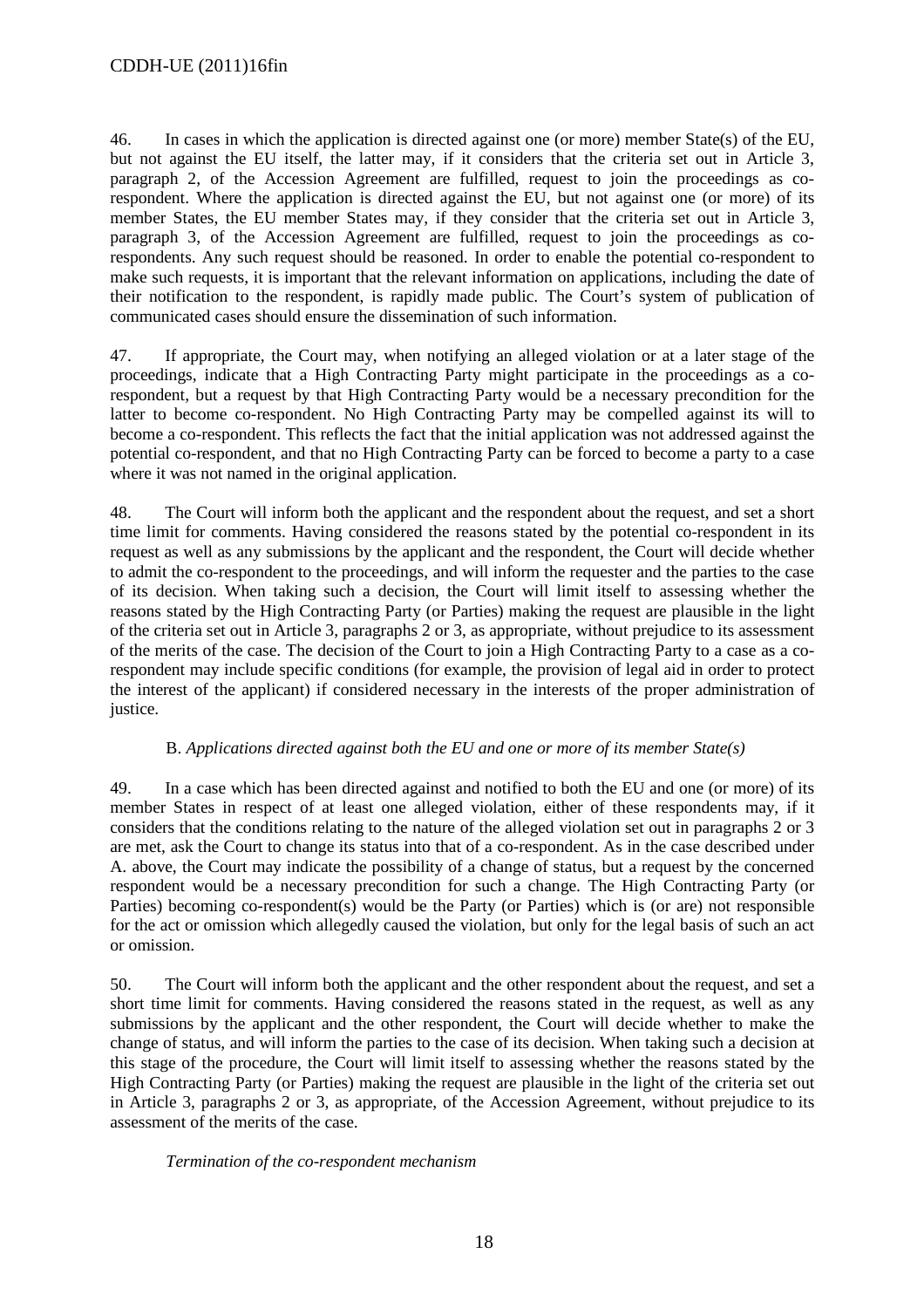51. The Court may, at any stage of the proceedings, decide to terminate the participation of the corespondent, particularly if it should receive a joint representation by the respondent and the corespondent that the criteria for becoming a co-respondent are not (or no longer) met. In the absence of any such decision, the respondent and the co-respondent continue to participate jointly in the case until the proceedings end.

### *Friendly settlements*

52. Both the respondent and the co-respondent will need to agree to a friendly settlement under Article 39 of the Convention.

#### *Unilateral declarations*

53. Both the respondent and the co-respondent will need to agree to make a unilateral declaration of a violation for which they are both responsible.

### *Effects of the co-respondent mechanism*

54. As noted above, it is a special feature of the EU legal system that acts adopted by its institutions may be implemented by its member States and, conversely, that provisions of the EU founding treaties agreed upon by its member States may be implemented by institutions, bodies, offices or agencies of the EU. Therefore, the respondent and the co-respondent(s) may be jointly responsible for the alleged violation in respect of which a High Contracting Party has become a corespondent. Should the Court find this violation, it is expected that it would ordinarily do so jointly against the respondent and the co-respondent(s); there would otherwise be a risk that the Court would assess the distribution of competences between the EU and its member States. The respondent and the co-respondent(s) may, however, in any given case make joint submissions to the Court that responsibility for any given alleged violation should be attributed only to one of them. In this respect, it should also be recalled that the Court in its judgments rules on whether there has been a violation of the Convention and not on the validity of an act of a High Contracting Party or of the legal provisions underlying the act or omission that was the subject of the complaint.

#### *Referral to the Grand Chamber*

55. Any Party may request the referral of a case to the Grand Chamber under Article 43 of the Convention; the respondent or co-respondent could therefore make such a request without the agreement of the other. Internal EU rules may, however, set out the conditions for such a request. Should a request be accepted, the Grand Chamber would re-examine the case as a whole, in respect of all alleged violations considered by the Chamber and with regard to all Parties.

### *Exclusion of retroactivity*

56. Article 3, paragraph 8, of the Accession Agreement provides that the co-respondent mechanism applies only to applications made to the Court from the date on which the EU accedes to the Convention (that is, the date upon which the Accession Agreement comes into force). This includes applications concerning acts by EU member States based on EU law adopted before the EU became a Party to the Convention.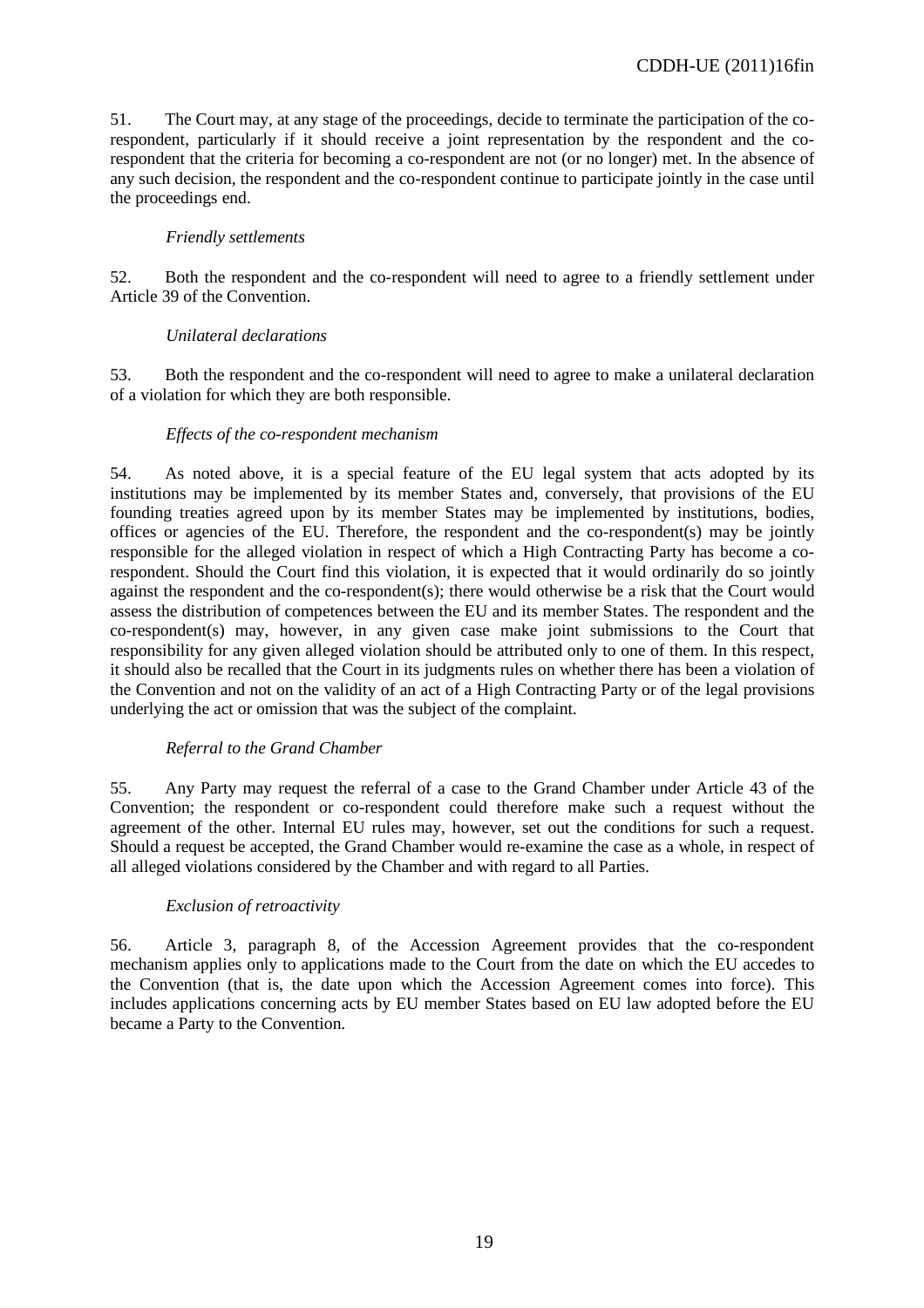### *Prior involvement of the CJEU in cases in which the EU is a co-respondent*

57. Cases in which the EU may be a co-respondent arise from individual applications concerning acts or omissions of EU member States. The applicant will first have to exhaust domestic remedies available in the national courts of the respondent member State. Those courts may or, in certain cases, must refer a question to the CJEU for a preliminary ruling on the interpretation and/or validity of an EU act at issue (Article 267 of the Treaty on the Functioning of the European Union). Since the parties to the proceedings before the national courts may only suggest such a reference, this procedure cannot be considered as a legal remedy that an applicant must exhaust before making an application to the Court. However, without such a preliminary ruling, the Court would be required to adjudicate on the conformity of an EU act with human rights, without the CJEU having had the opportunity to do so.

58. Even though this situation is expected to arise rarely, it was considered desirable that an internal EU procedure be put in place to ensure that the CJEU has the opportunity to review the compatibility with the Convention rights at issue of the provision of EU law which has triggered the participation of the EU as a co-respondent. Such review should take place before the Court decides on the merits of the application. This procedure, which is inspired by the principle of subsidiarity, only applies in cases in which the EU has the status of a co-respondent. It is understood that the parties involved – including the applicant, who will be given the possibility to obtain legal aid – will have the opportunity to make observations in the procedure before the CJEU*.* 

59. The CJEU will not assess the act or omission complained of by the applicant, but the EU legal basis for it.

60. The prior involvement of the CJEU will not affect the powers and jurisdiction of the Court. The assessment of the CJEU will not bind the Court.

61. The examination of the merits of the application by the Court should not resume before the parties and any third party interveners have had the opportunity to assess properly the consequences of the ruling of the CJEU. In order not to delay unduly the proceedings before the Court, the EU shall ensure that the ruling is delivered quickly. In this regard, it is noted that an accelerated procedure before the CJEU already exists and that the CJEU has been able to give rulings under that procedure within 6 to 8 months.

#### **Article 4 – Inter-Party cases**

62. Once the EU is a Party to the Convention, all States Parties to the Convention will be able to bring a case against the EU and *vice versa* under Article 33 of the Convention.

63. The term "High Contracting Party" is used in the text of Article 33 of the Convention. Changing the heading to "Inter-Party cases" makes that heading correspond to the substance of Article 33 after the EU's accession. For the sake of consistency, the reference to "inter-State applications" in Article 29, paragraph 2, of the Convention is likewise adjusted.

64. An issue not governed by the Accession Agreement is whether EU law permits inter-Party applications to the Court involving issues of EU law between EU member States, or between the EU and one of its member States. In particular, Article 344 of the Treaty on the Functioning of the European Union (to which Article 3 of Protocol No. 8 to the Treaty of Lisbon refers) states that EU member States "undertake not to submit a dispute concerning the interpretation or application of the Treaties to any method of settlement other than those provided for therein".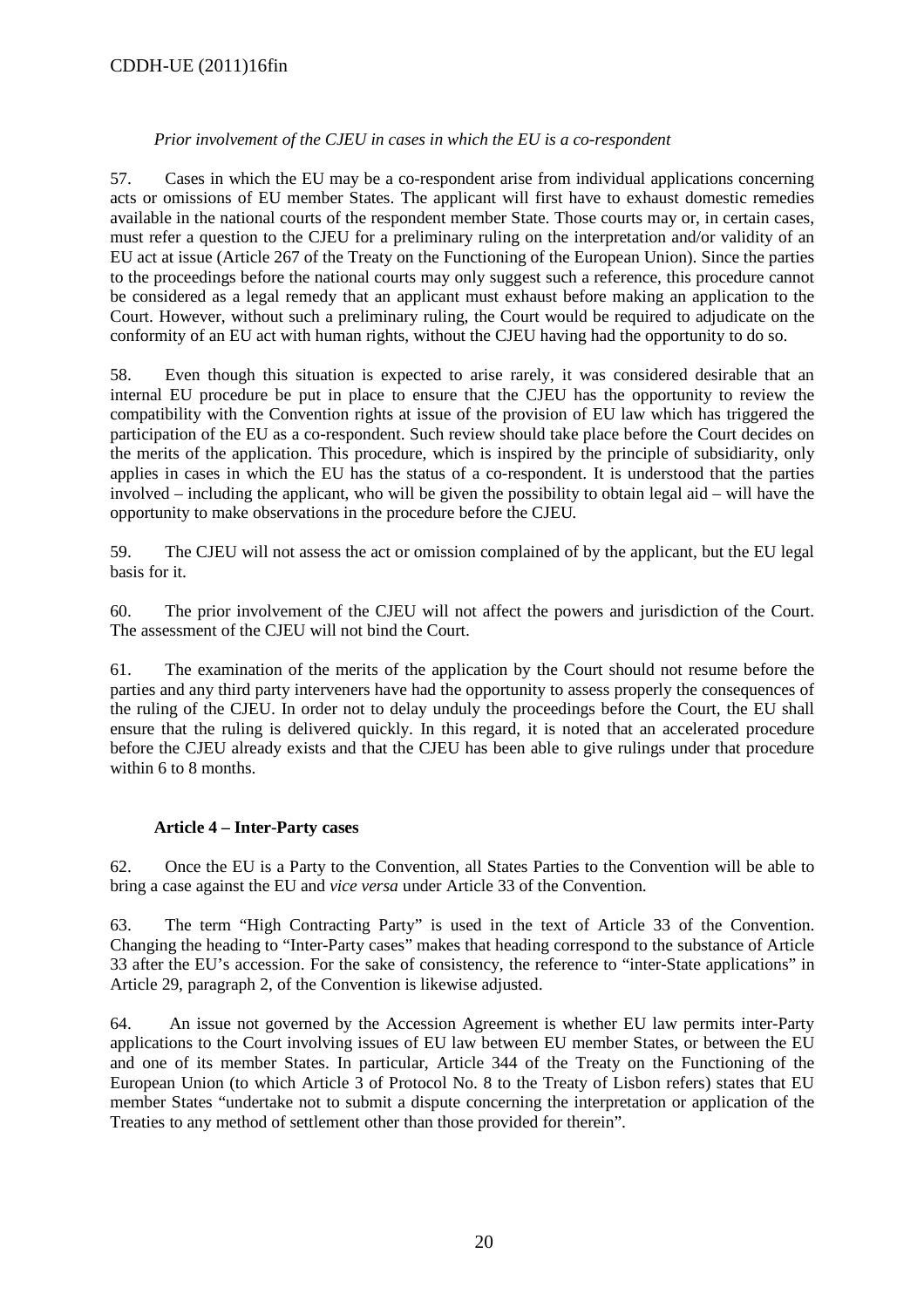### **Article 5 – Interpretation of Articles 35 and 55 of the Convention**

65. This provision clarifies that, as a necessary consequence of the EU accession to the Convention, proceedings before the CJEU (currently consisting of the Court of Justice, the General Court and the Civil Service Tribunal) shall not be understood as constituting procedures of international investigation or settlement, submission to which would make an application inadmissible under Article 35, paragraph 2.*b*, of the Convention. In this respect, it should also be noted that in the recent judgment in the case of *Karoussiotis v. Portugal* (No. 23205/08; judgment of 1 February 2011) the Court specified that proceedings before the European Commission pursuant to Article 258 of the Treaty on the Functioning of the European Union shall not be understood as constituting procedures of international investigation or settlement pursuant to Article 35, paragraph 2.*b* of the Convention.

66. As regards Article 55 of the Convention, which excludes other means of dispute settlement concerning the interpretation or application of the Convention, it is the understanding of the Parties that, with respect to EU member States, proceedings before the CJEU do not constitute a "means of dispute settlement" within the meaning of Article 55 of the Convention. Therefore, Article 55 of the Convention does not prevent the operation of the rule set out in Article 344 of the Treaty on the Functioning of the European Union.

### **Article 6 – Election of judges**

67. It is agreed that a delegation of the European Parliament should be entitled to participate, with the right to vote, in the sittings of the Parliamentary Assembly of the Council of Europe (and its relevant bodies) whenever it exercises its functions related to the election of judges under Article 22 of the Convention. It was considered appropriate that the European Parliament should be entitled to the same number of representatives in the Parliamentary Assembly as the State(s) entitled to the highest number of representatives under Article 26 of the Statute of the Council of Europe.

68. Modalities for the participation of the European Parliament in the work of the Parliamentary Assembly and its relevant bodies will be defined by the Parliamentary Assembly in co-operation with the European Parliament. These modalities will be reflected in the Parliamentary Assembly's internal rules. Discussions between the Parliamentary Assembly and the European Parliament to that effect already took place during the drafting of the Accession Agreement. It is also understood that internal EU rules will define the modalities for the selection of the list of candidates in respect of the EU to be submitted to the Parliamentary Assembly.

69. It is not necessary to amend the Convention in order to allow for the election of a judge in respect of the EU since Article 22 provides that a judge shall be elected with respect to each High Contracting Party. As laid down in Article 21, paragraphs 2 and 3, of the Convention, the judges of the Court are independent and act in their individual capacity. The judge elected in respect of the EU shall participate equally with the other judges in the work of the Court and have the same status and duties.

### **Article 7 – Participation of the European Union in the Committee of Ministers of the Council of Europe**

70. The Convention explicitly confers a number of functions upon the Committee of Ministers of the Council of Europe, the main one being the supervision of the execution of the Court's judgments under Article 46 of the Convention and of the terms of friendly settlements under Article 39 of the Convention. The Committee of Ministers is also entitled to request advisory opinions from the Court on certain legal questions concerning the interpretation of the Convention and the Protocols (Article 47 of the Convention) and to reduce, at the request of the plenary Court, the number of judges of the Chambers (Article 26, paragraph 2, of the Convention).

71. A number of questions directly linked with the functioning of the Convention system and its implementation are, however, not explicitly dealt with in the Convention itself. The Convention does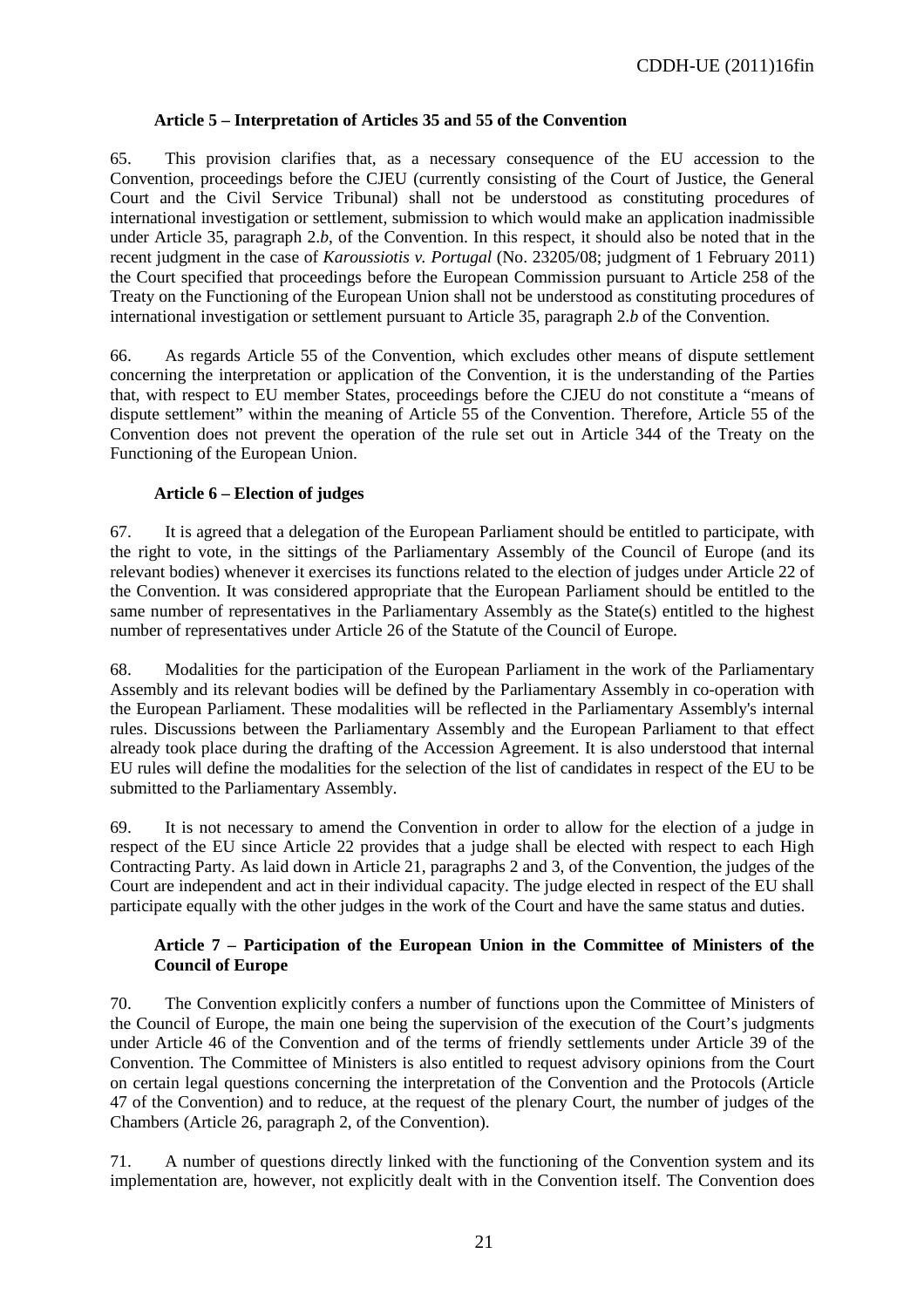## CDDH-UE (2011)16fin

 $\overline{a}$ 

not contain, for instance, provisions regarding its amendment and the adoption of additional protocols, nor does it specify all details regarding the exercise of some of the Convention-based functions indicated in the previous paragraph.<sup>19</sup> It also does not deal with the adoption or the implementation of a number of other legal instruments and texts, such as recommendations, resolutions and declarations, which are directly related to the functions exercised by virtue of the Convention by the Committee of Ministers or the Parliamentary Assembly of the Council of Europe. Such legal instruments and texts may be addressed, for example, to the member States of the Council of Europe in their capacity of High Contracting Parties to the Convention, to the Committee of Ministers itself,  $^{20}$  to the Court<sup>21</sup> or, where appropriate, to other relevant bodies.

72. After its accession, the EU will be allowed to participate in the Committee of Ministers, with the right to vote, when decisions on the issues mentioned above are taken. This principle is set out in Article 7, paragraph 1, of the Accession Agreement.

73. General rules for the majorities required for the decisions of the Committee of Ministers also apply, *mutatis mutandis,* to decisions mentioned under paragraph 1.*b* and *c* of Article 7. Under EU law, the EU and its member States (in total amounting to 28 out of 48 High Contracting Parties after accession) under certain circumstances are obliged to act in a co-ordinated manner when expressing positions and voting. This obligation to co-ordinate refers only to decisions to be taken under Articles 39 and 46 of the Convention. Therefore it is considered necessary to make specific provision about the participation of the EU in the Committee of Ministers' supervision process under Articles 39 and 46 of the Convention. Appropriate guarantees are therefore required to ensure that the combined votes of the EU and its member States will not prejudice the effective exercise by the Committee of Ministers of its supervisory functions under Articles 39 and 46 of the Convention. A general obligation to that effect appears in Article 7, paragraph 2, which also contains a number of specific provisions.

74. The introduction of these specific provisions should not be seen as a departure from the established practice that decisions in the Committee of Ministers are adopted by consensus, with formal votes only exceptionally being taken.

#### *Supervision of obligations in cases where the EU is respondent or co-respondent*

75. In the context of the supervision of the fulfilment of obligations either by the EU alone, or by the EU and one or more of its member States jointly (that is, arising from cases to which the EU has been respondent or co-respondent), it derives from the EU treaties that the EU and its member States are obliged to express positions and to vote in a co-ordinated manner. In order to ensure that such coordination will not prejudice the effective exercise of supervisory functions by the Committee of Ministers, it was considered necessary to introduce special voting rules. They will appear in a new rule to be included in the Rules of the Committee of Ministers for the supervision of the execution of judgments and of the terms of friendly settlements.<sup>22</sup> The new voting rules will apply to all decisions in respect of obligations upon the EU alone or upon the EU and one or more of its member States jointly. As regards obligations upon only a member State of the EU, normal voting rules will continue to apply.

76. The general rule applicable to decisions by the Committee of Ministers in the supervision of the execution of judgments and of the terms of friendly settlements in cases in which the EU is a party appears under sub-paragraph *a* of the new rule. The new rule does not require the application of the

<sup>19.</sup> For instance, the Committee of Ministers has adopted specific rules for the exercise of its supervision activity. On questions not specifically dealt with in these rules, the Committee of Ministers' ordinary rules apply. 20. See, for instance, Resolution CM/Res(2010)26 on the establishment of an Advisory Panel of Experts on Candidates for Election as Judge to the European Court of Human Rights, which entrusts the Committee of Ministers with the task of appointing the members of the Advisory Panel.

<sup>21.</sup> See, for instance, Resolution Res(2004)3 on judgments revealing an underlying systemic problem.

<sup>22.</sup> Adopted by the Committee of Ministers at the 964th meeting of the Deputies, on 10 May 2006.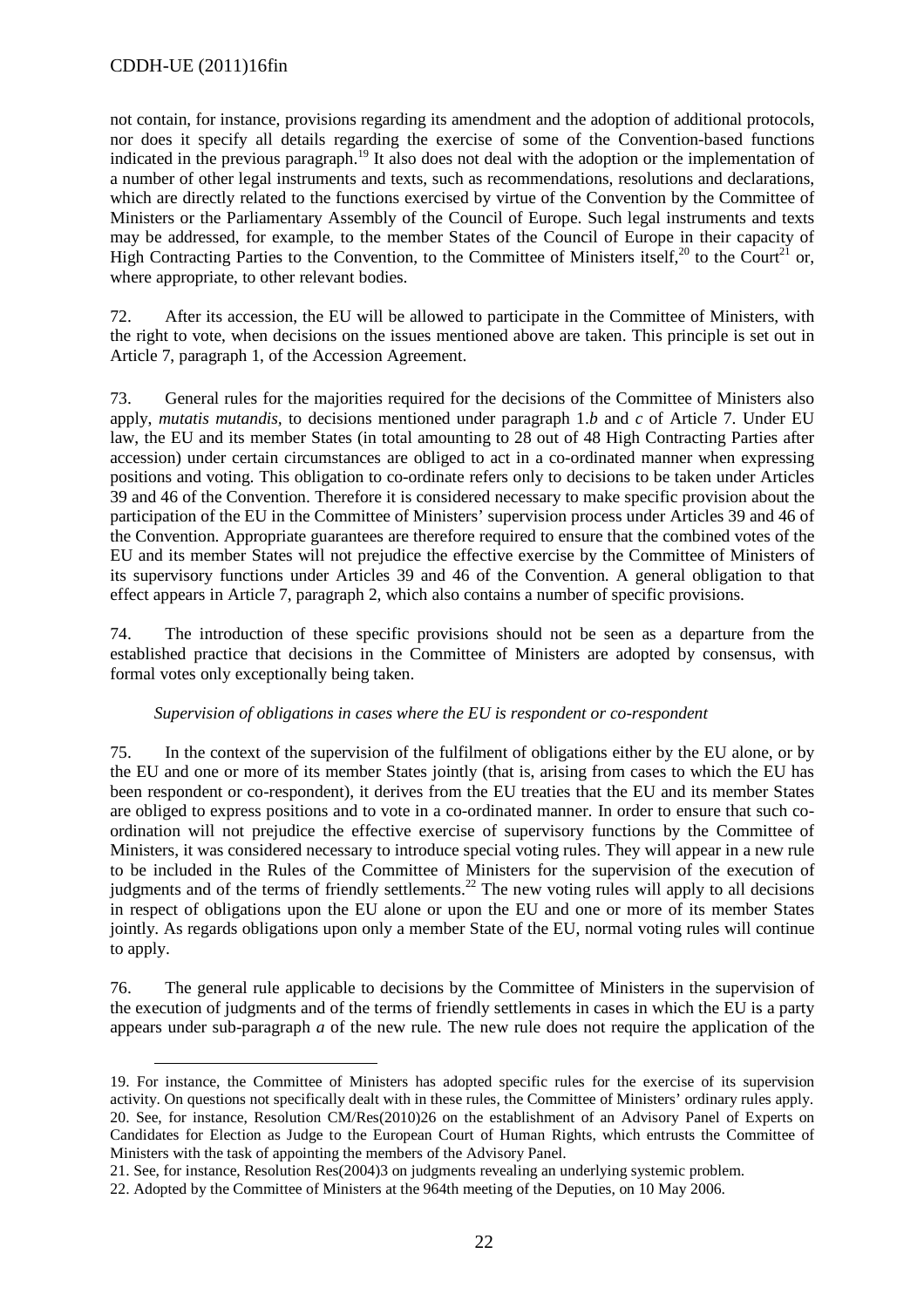majority rule set out in Article 20.*d* of the Statute of the Council of Europe.<sup>23</sup> Provided that a decision appears (for instance, by an indicative vote) to be supported by a majority of the representatives entitled to sit on the Committee of Ministers on behalf of those High Contracting Parties that are not member States of the EU, the decision would be adopted without a formal vote. Such procedure would be consistent with other procedures already in place in the Council of Europe, whereby delegations do not request the application of the voting rule prescribed by the Statute of the Council of Europe to block the adoption of a decision if it appears that a lower majority than the one prescribed in the Statute is attained.<sup>24</sup> The EU and its member States will fully participate in discussions leading to the adoption of decisions.

77. The specific rule applicable to decisions by the Committee of Ministers under Rules 10 (Referral to the Court for interpretation of a judgment) and 11 (Infringement proceedings) of the Rules of the Committee of Ministers for the supervision of the execution of judgments and of the terms of friendly settlements in cases in which the EU is a party appears under sub-paragraph *b* of the new rule. It is based on the same approach set out in the preceding paragraph. However, in so far as the majority required for the adoption of decisions under Article 46, paragraphs 3 and 4, of the Convention, as reflected in Rules 10 and 11, is higher than the majority required by the Statute of the Council of Europe, the new rule also requires a higher majority. Therefore, a decision under Rules 10 and 11 shall be considered as adopted if it appears that two thirds of the representatives entitled to sit on the Committee of Ministers on behalf of those High Contracting Parties that are not member States of the EU are in favour of it.

78. The specific rule applicable to decisions by the Committee of Ministers under Rule 17 (Final resolutions) of the Rules of the Committee of Ministers for the supervision of the execution of judgments and of the terms of friendly settlements in cases to which the EU is a party appears under sub-paragraph *c* of the new rule. In the case of the adoption of final resolutions, it must be ensured that the decision has sufficient support also from the High Contracting Parties which are not member States of the EU. Therefore, it is required that in addition to the majority set out in Article 20.*d* of the Statute of the Council of Europe, a simple majority of the representatives casting a vote on behalf of those High Contracting Parties that are not member States of the EU is in favour of the final resolution.

79. These rules do not form part of the Accession Agreement, but will be submitted to the Committee of Ministers for adoption. They may therefore be amended if necessary at a later stage by the Committee of Ministers without requiring a revision of the Accession Agreement or the Convention.

#### *Supervision of obligations in other cases against a member State of the EU*

80. In the context of the supervision of the fulfilment of obligations under the Convention by one or more of the member States of the EU, the latter is precluded under the EU treaties, either for lack of competence in the area to which the case relates or as a result of the prohibition on circumventing internal procedures, from expressing a position or exercising its right to vote. In such circumstances, the EU member States have no obligation under the EU treaties to act in a co-ordinated manner, and therefore they can each express their own position and vote.

#### *Supervision of obligations in cases against States which are not members of the EU*

 $\overline{a}$ 

81. In the context of the supervision of the fulfilment of obligations under the Convention by a State which is not a member of the EU, the EU and its member States have no obligation under the EU

<sup>23.</sup> Pursuant to which: "All other resolutions of the Committee … require a two-thirds majority of the representatives casting a vote and of a majority of the representatives entitled to sit on the Committee."

<sup>24.</sup> See, for instance, the decision taken at the 519bis meeting of the Ministers' Deputies (4 November 1994) – Item 2.2 paragraph C.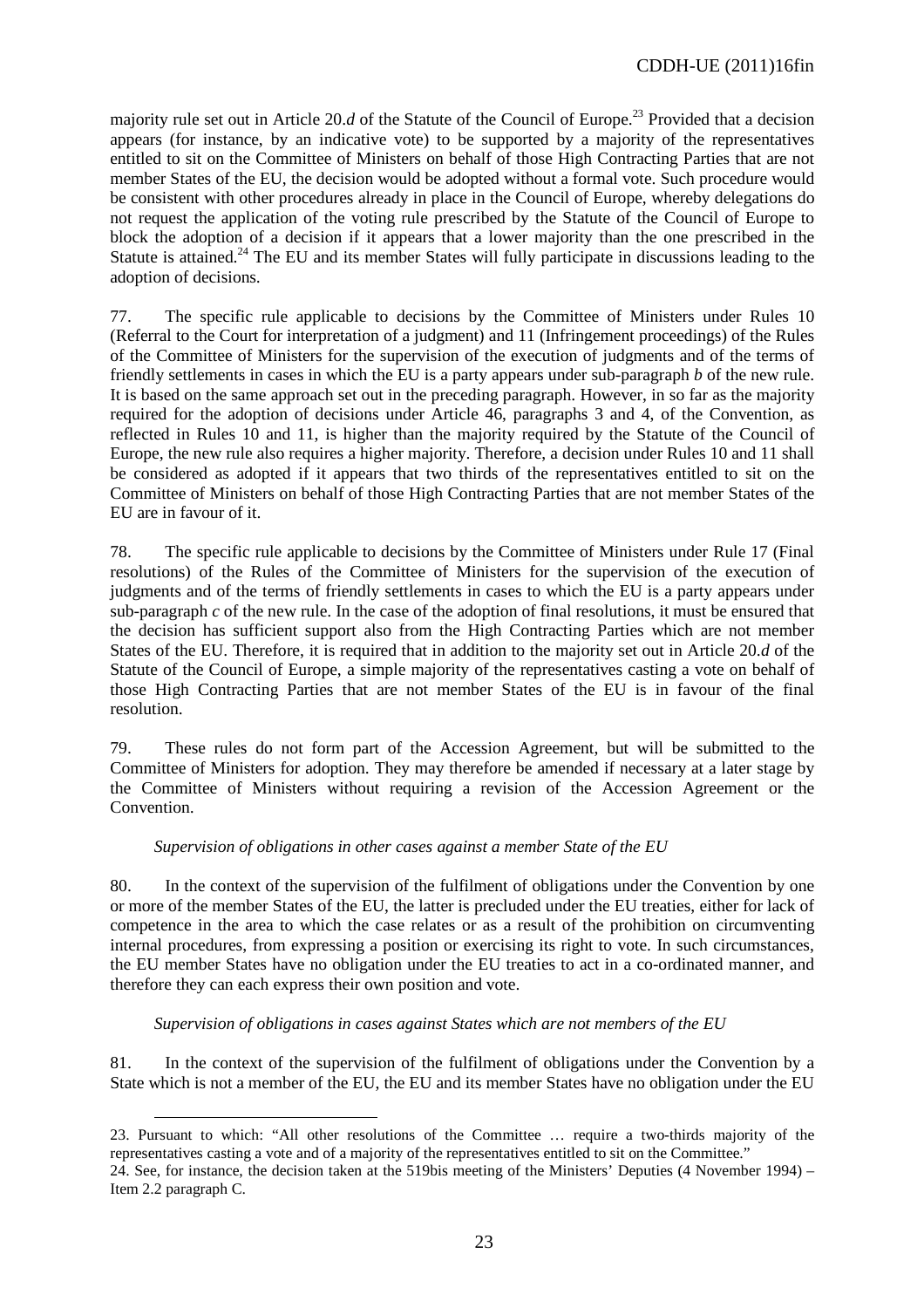### CDDH-UE (2011)16fin

treaties to express a position or vote in a co-ordinated manner. The EU member States can therefore each express their own position and vote, even where the EU also expresses a position or exercises its right to vote.

### **Article 8 – Participation of the European Union in the expenditure related to the Convention**

82. According to Article 50 of the Convention, the expenditure on the Court shall be borne by the Council of Europe. After its accession to the Convention, the EU should contribute to the expenditure of the entire Convention system alongside and in addition to the other High Contracting Parties. It is noted that under the current system the amount of the contribution of each High Contracting Party is not linked to the Court's workload in respect of that Party, but is based on the method of calculating the scales of member States' contributions to Council of Europe budgets established by the Committee of Ministers in 1994, in its Resolution Res(94)31. It is also recalled that the budgets of the Court and of the other entities involved in the functioning of the Convention system are part of the Ordinary Budget of the Council of Europe, and that the contribution of the EU would be clearly and exclusively dedicated to the financing of the Convention system.

83. The participation of the EU in the expenditure related to the Convention system would not require any amendment to the Convention. However, the calculation method of the EU contribution needs to be defined in the Accession Agreement, which would provide the legal basis in this respect. The proposed method aims at being as simple and stable as possible and, as such, does not require the participation of the EU in the budgetary procedure of the Council of Europe.

84. The relevant expenditure taken into account is that directly related to the Convention, namely: the expenditure on the Court and on the process of supervision of the execution of its judgments and decisions, as well as on the Parliamentary Assembly, the Committee of Ministers and the Secretary General of the Council of Europe when they exercise functions under the Convention. In addition, administrative overhead costs related to the Convention system are considered (building, logistics, IT, etc.) as requiring an increase of the above expenditure by 15%. The total amount is then compared to the Ordinary Budget of the Council of Europe (including the employer's contributions to pensions), in order to identify the relative weight, in percentage, of such expenditure. On the basis of the relevant figures for the last years and of those foreseen for 2012 and 2013, this percentage is fixed in paragraph 1 of Article 8 of the Accession Agreement at 34 %.

85. As to the rate of contribution of the EU to the relevant expenditure, it is agreed that it shall be identical to that of the State(s) providing the highest contribution to the Ordinary Budget of the Council of Europe for the year, pursuant to the method of calculating the scales of member States' contributions to Council of Europe budgets established by the Committee of Ministers in 1994. Accordingly, for each year (A), the amount of the contribution of the EU shall be equal to 34% of the highest amount contributed in the previous year (A-1) by any State to the Ordinary Budget of the Council of Europe (including employer's contribution to pensions).<sup>25</sup>

86. In order to ensure the stability of the calculation method proposed, a safeguard clause is added in paragraph 2 of Article 8 of the Accession Agreement of the Accession Agreement to the effect that, if the actual relative weight of the expenditure related to the Convention system within the Ordinary Budget varies substantially, the percentage indicated in paragraph 1 of Article 8 (to date, 34%) shall be

 $\overline{a}$ 25. As an example, for the year 2011 the Ordinary Budget, recalculated to include the employer's contributions to pensions, amounted to €235.4 million. The expenditure dedicated within the Ordinary Budget to the functioning of the Convention (including 15% of overhead costs) amounted to  $\epsilon$ 79.8 million, which corresponds to 33.9%. The highest amount contributed by any State in the previous year (2010) to the Ordinary Budget of the Council of Europe corresponded to 11.7% of the budget. This percentage, applied to the amount of  $\epsilon$ 79.8 million, would provide a contribution of  $\epsilon$ 9.34 million.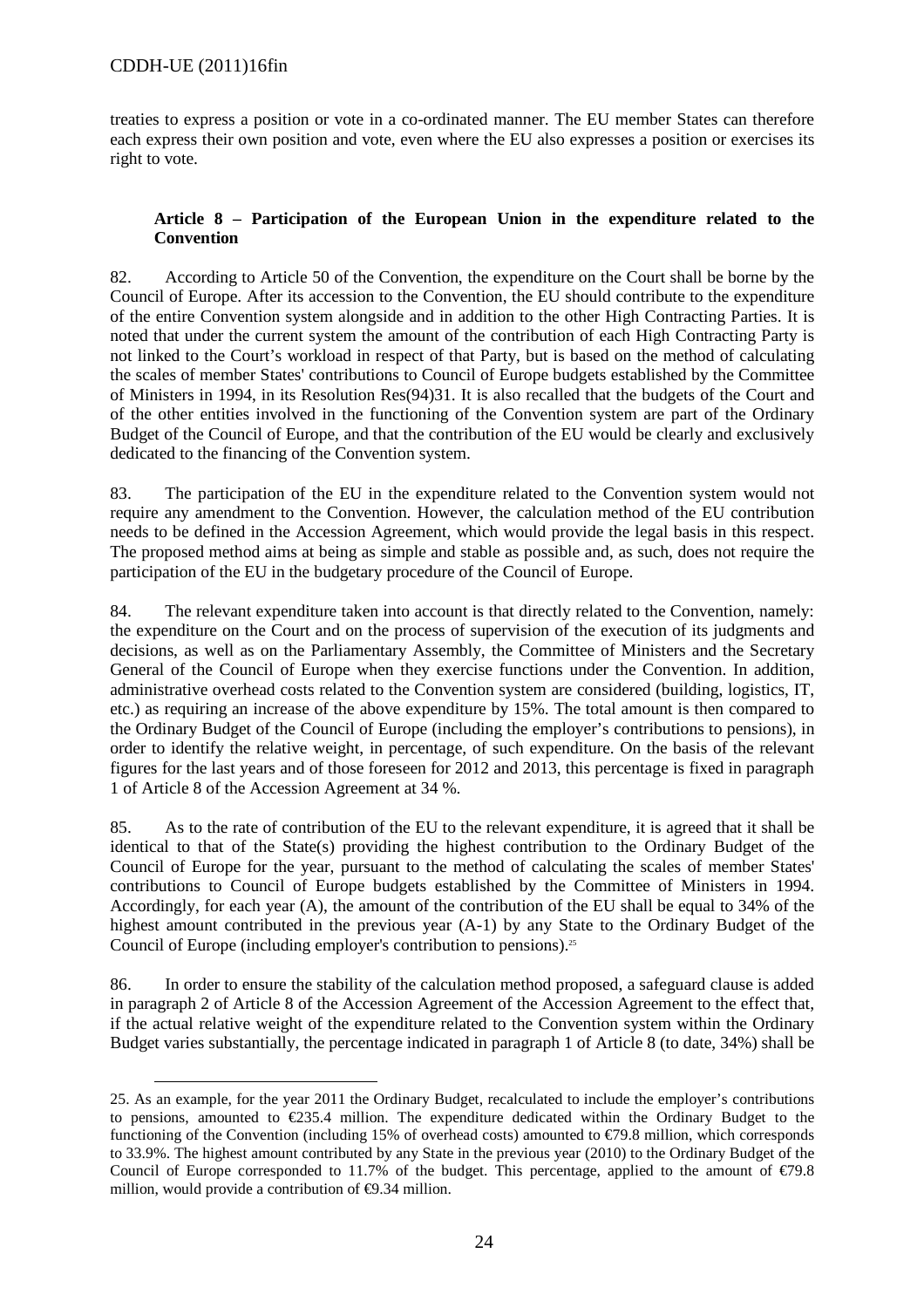adapted by agreement between the EU and the Council of Europe. Such adaptation is triggered by the fact that, in each of two consecutive years, the difference between the percentage calculated on the real figures and the percentage in paragraph 1 of Article 8 is more than 2.5 percentage points (that is, if the real figure is below 31.5%, or above 36.5%). This mechanism shall obviously apply also to any new percentage resulting from subsequent agreements between the EU and the Council of Europe.

87. In addition, two clauses are added to avoid any possible unintended effects of the safeguard clause. First, in order to avoid that the EU's accession could lead to a situation in which there would be fewer resources available to the Convention system than before the accession, it is foreseen that no account shall be taken of a change in the percentage indicated in paragraph 1 of Article 8 (34%) that results from a decrease in absolute terms of the amount dedicated within the Ordinary Budget to the functioning of the Convention as compared to the year preceding that in which the EU becomes a Party to the Convention. Second, in order to avoid an unjustified increase in the EU's contribution in the event of a decrease in absolute terms of the Ordinary Budget, combined with no change or a decrease in absolute terms of the amount dedicated within the Ordinary Budget to the functioning of the Convention, it is foreseen that no account shall be taken of a possible increase in the percentage indicated above, resulting from it.

88. The technical and practical arrangements for the implementation of the provisions set out in the Accession Agreement will be determined in detail by the Council of Europe and the EU.

### **Article 9 – Relations with other Agreements**

 $\overline{a}$ 

89. A number of other Council of Europe conventions and agreements are strictly linked to the Convention system, even though they are self-standing treaties. It is for this reason necessary to ensure that the EU, as a Party to the Convention, respects the relevant provisions of such instruments and is, for the purpose of their application, treated as if it were a Party to them. This is the case, in particular, for the European Agreement relating to Persons Participating in Proceedings of the European Court of Human Rights (ETS No. 161), and for the Sixth Protocol to the General Agreement on Privileges and Immunities of the Council of Europe (ETS No. 162), which sets up the privileges and immunities granted to the judges of the Court during the discharge of their duties. In addition, in its accession to the Convention, the EU should also undertake to respect the privileges and immunities of other persons involved in the functioning of the Convention system, such as the staff of the Registry of the Court, members of the Parliamentary Assembly and representatives in the Committee of Ministers; these are covered by the General Agreement on Privileges and Immunities of the Council of Europe (ETS No. 2) and its first Protocol (ETS No. 10).

90. The accession of the EU to such instruments and their amendment would require a cumbersome procedure. Moreover, the system of the General Agreement on Privileges and Immunities of the Council of Europe is only open to member States of the Council of Europe. Therefore, the Accession Agreement imposes an obligation on the EU, as a Contracting Party to the Convention, to respect the relevant provisions of these instruments, and a further obligation on other Contracting Parties to treat the EU as if it were a Party to these instruments. These provisions are accompanied by other operative provisions about the duty to consult the EU when these instruments are amended, and about the duty of the Secretary General, as depositary of these instruments, to notify the EU of relevant events occurring in the life of these instruments (such as any signature, ratification, acceptance, approval or accession, the entry into force with respect to a Party<sup>26</sup> and any other act, notification or communication relating to them).

<sup>26.</sup> In accordance with the relevant provisions of each Agreement or Protocol, that is, Articles 8 and 9 of the European Agreement relating to Persons Participating in Proceedings of the European Court of Human Rights, Article 22 of the General Agreement on Privileges and Immunities of the Council of Europe, Article 7 of the Protocol to the General Agreement on Privileges and Immunities of the Council of Europe and Articles 8 and 9 of the Sixth Protocol to the General Agreement on Privileges and Immunities of the Council of Europe.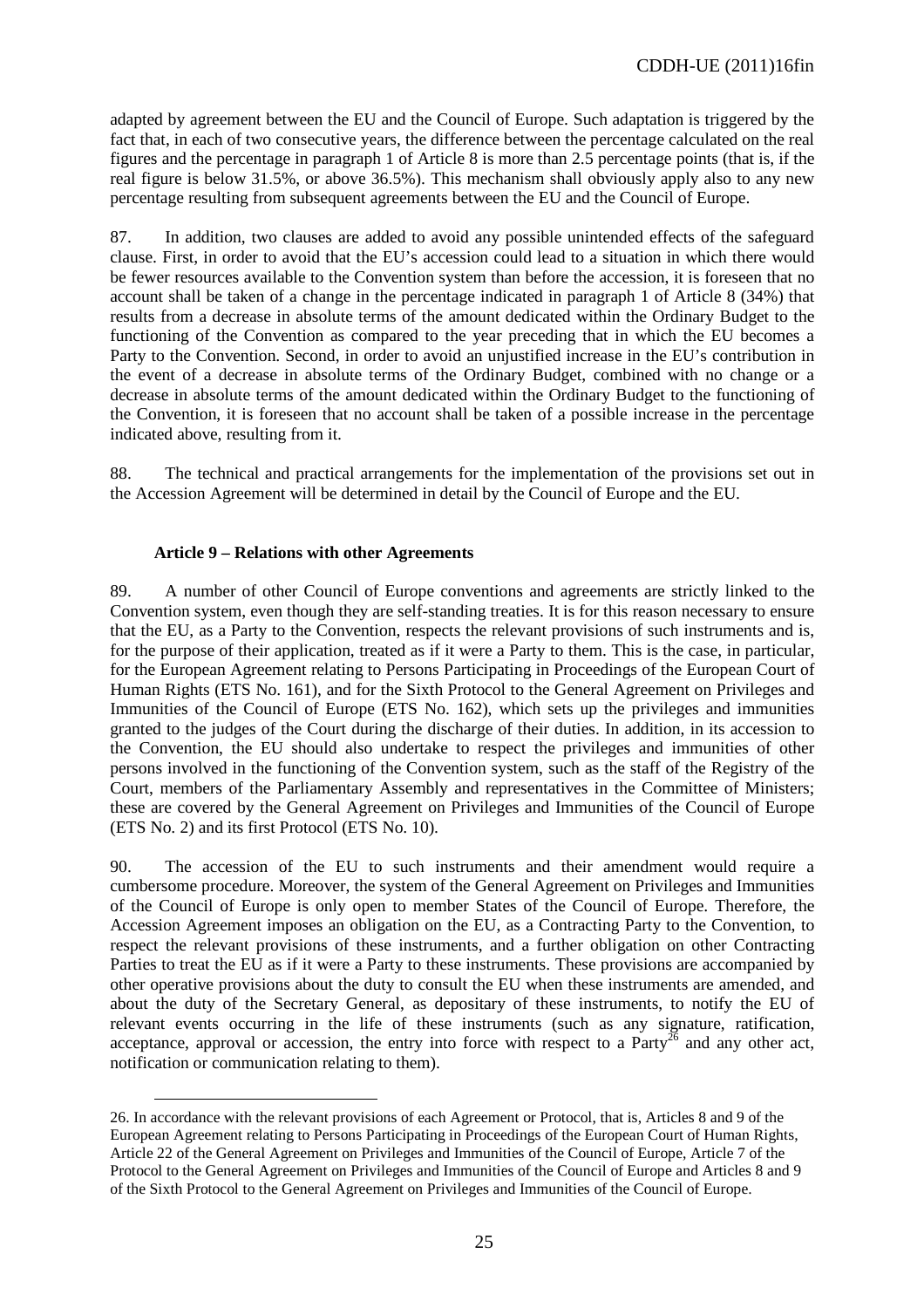### **Article 10 – Signature and entry into force**

91. This article is one of the usual final clauses included in treaties prepared within the Council of Europe. It has been amended to provide that the Agreement should be open only to the High Contracting Parties to the Convention at the date of its opening for signature and to the EU.

92. Should any State become a member of the Council of Europe, and consequently a High Contracting Party to the Convention, between the opening for signature of this Accession Agreement and the date of its entry into force, that State will be required as part of its commitments for the accession to the Council of Europe to give an unequivocal binding statement of its acceptance of the provisions of this Agreement. The Committee of Ministers' resolution inviting that State to become a member of the Council of Europe shall contain a condition to that effect.

93. Should any State become a member of the Council of Europe and a High Contracting Party to the Convention after the entry into force of this Agreement, it will be bound by those provisions of the Agreement which have legal effects beyond the mere amendment of the Convention; this is ensured by the new Article 59, paragraph 2.*b*, of the Convention, which creates an explicit link between the Convention and the Accession Agreement.

### **Article 11 – Reservations**

94. It is agreed that no reservations to the Agreement itself shall be allowed. This is without prejudice to the possibility for the EU to make reservations to the Convention, as provided for by Article 2.

#### **Article 12 – Notifications**

95. This article contains one of the usual final clauses included in treaties prepared within the Council of Europe.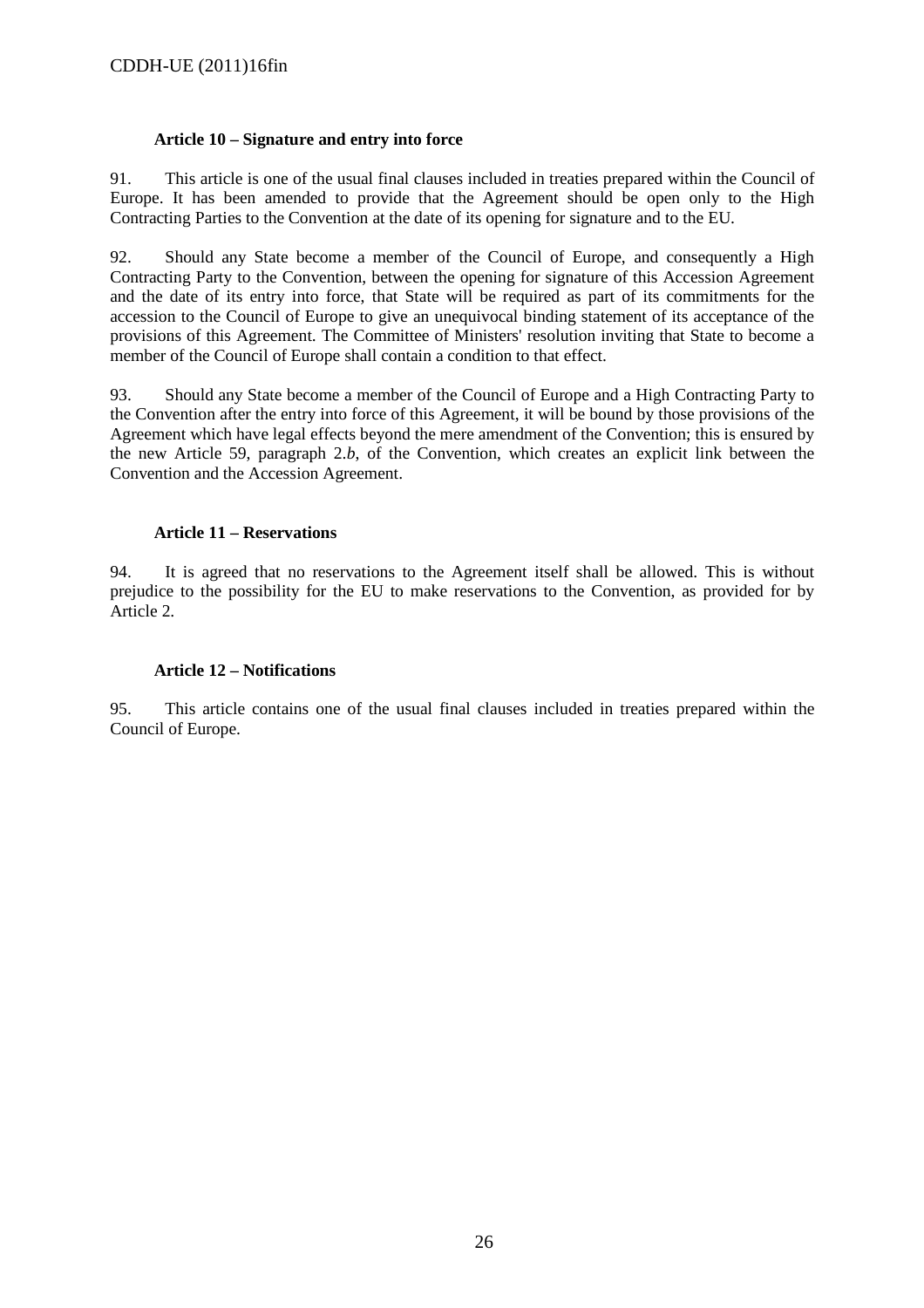### **Appendix to the explanatory report**

#### **Summary of all State-related provisions in the Convention for the Protection of Human Rights and Fundamental Freedoms and possible effects of the accession of the European Union**

|                         |                           |                                   | <b>Future</b>      |
|-------------------------|---------------------------|-----------------------------------|--------------------|
| <b>Provision in the</b> | <b>Expression</b>         | <b>Addressed in the Accession</b> | corresponding      |
| <b>Convention</b>       |                           | Agreement in                      | provision in the   |
|                         |                           |                                   | Convention         |
| Article 4 (3) (b)       | "countries"               | Paragraph 25 of the               | None               |
|                         |                           | explanatory report. This          |                    |
|                         |                           | expression does not need          |                    |
|                         |                           | any adaptation or                 |                    |
|                         |                           | interpretation as a result of     |                    |
|                         |                           | the EU's accession.               |                    |
| Article 5 (1) (f)       | "country"                 | Article 1 (2)                     | Article 59 (2) (e) |
| Article 6 (1)           | "national security"       | Article 1 (2)                     | Article 59 (2) (e) |
| Article 7 (1)           | "national law"            | Article 1 (2)                     | Article 59 (2) (e) |
| Article 7 (2)           | "civilised nations"       | Para. 25 of the explanatory       | None               |
|                         |                           | report. This expression does      |                    |
|                         |                           | not need any adaptation or        |                    |
|                         |                           | interpretation as a result of     |                    |
|                         |                           | the EU's accession.               |                    |
| Article 8 (2)           | "country" and "national   | Article 1 (2)                     | Article 59 (2) (e) |
|                         | security"                 |                                   |                    |
| Article 10 (1)          | "States"                  | Article 1 (2)                     | Article 59 (2) (d) |
| Article 10 (2)          | "national security" and   | Article 1 (2)                     | Article 59 (2) (e) |
|                         | "territorial integrity"   |                                   |                    |
| Article 11 (2)          | "national security" and   | Article 1 (2)                     | Article 59 (2) (e) |
|                         | "administration of the    |                                   |                    |
|                         | State"                    |                                   |                    |
| Article 12              | "national laws"           | Article 1(2)                      | Article 59 (2) (e) |
| Article 13              | "national authority"      | Article 1(2)                      | Article 59 (2) (e) |
| Article 14              | "national origin" and     | Paragraph 25 of the               | None               |
|                         | "national minority"       | explanatory report. These         |                    |
|                         |                           | expressions do not need           |                    |
|                         |                           | any adaptation or                 |                    |
|                         |                           | interpretation as a result of     |                    |
|                         |                           | the EU's accession.               |                    |
| Article 15              | "life of the nation"      | Article 1 (2)                     | Article 59 (2) (e) |
| Article 17              | "State"                   | Article 1 (2)                     | Article 59 (2) (d) |
| Article 29              | inter-State applications' | Article 4 (1)                     | Article 29         |
| Article 33 (title)      | "inter-State cases"       | Article 4 (2)                     | Article 33         |
| Article 35              | "domestic"                | Article 1 (2)                     | Article 59 (2) (e) |
| Article 36              | "nationals"               | Paragraph 25 of the               | None               |
|                         |                           | explanatory report. The use       |                    |
|                         |                           | of such term in this context      |                    |
|                         |                           | does not require any              |                    |
|                         |                           | adaptation as a result of the     |                    |
|                         |                           | EU's accession, as the            |                    |
|                         |                           | concept of EU citizenship is      |                    |
|                         |                           | not analogous to the              |                    |
|                         |                           | concept of "nationality" of a     |                    |
|                         |                           | member State.                     |                    |
| Articles 41 and 52      | "internal law"            | Paragraph 25 of the               | None               |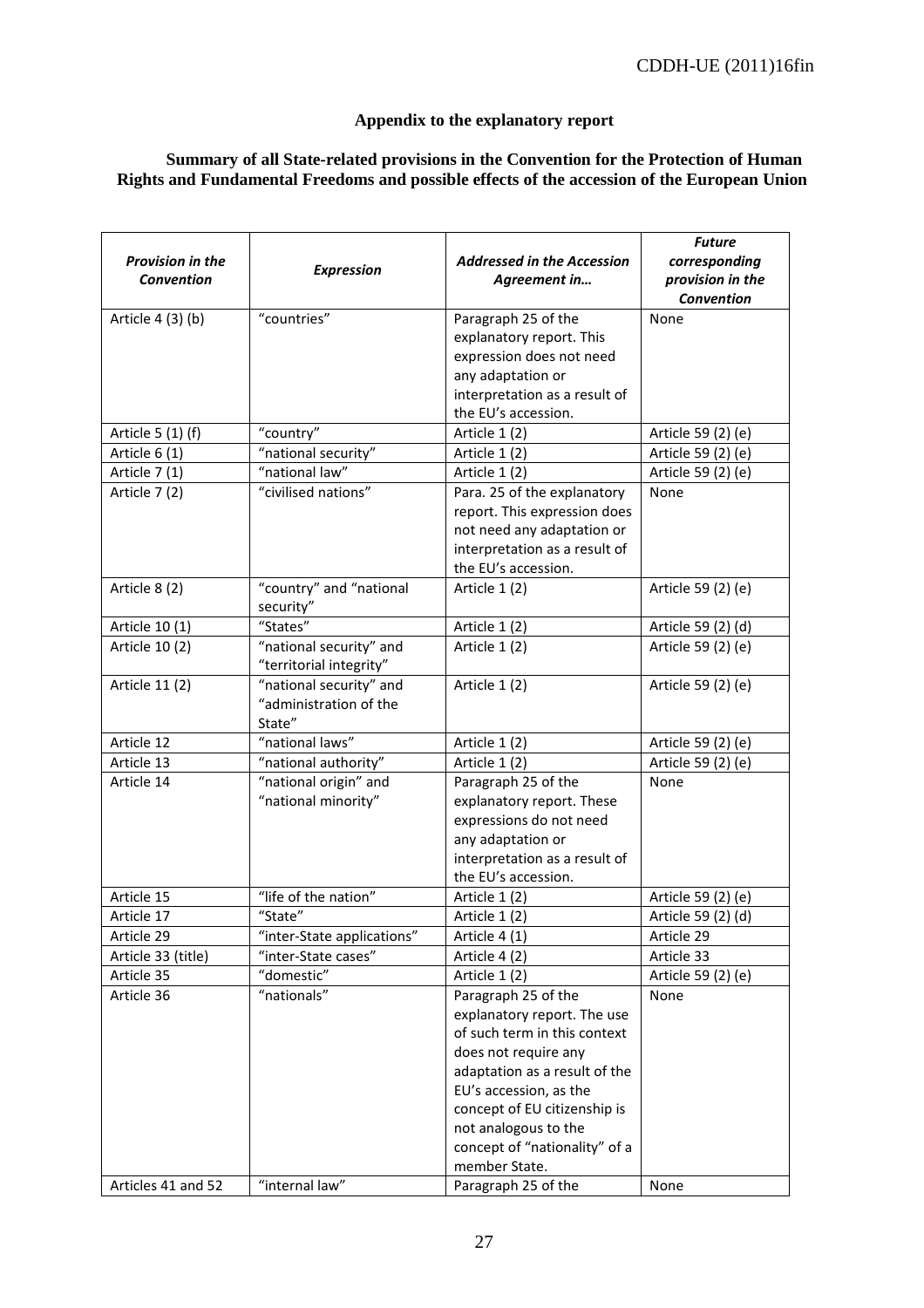|                |                                | explanatory report. This     |                     |
|----------------|--------------------------------|------------------------------|---------------------|
|                |                                | expression does not need     |                     |
|                |                                | any adaptation as a result   |                     |
|                |                                | of the EU's accession, as it |                     |
|                |                                | would apply as it stands to  |                     |
|                |                                | the EU as to any other High  |                     |
|                |                                | Contracting Party.           |                     |
| Article 56 and | "State", "territorial",        | Paragraph 25 of the          | None                |
|                | "territory" and "territories"  | explanatory report. The      |                     |
| Article 58 (4) |                                |                              |                     |
|                | (territorial application       | territorial application      |                     |
|                | clause)                        | clauses would not be         |                     |
|                |                                | applicable to the EU.        |                     |
| Article 57     | "State", "territory"           | Article 2 (2)                | Article 57 (1), 2nd |
|                |                                |                              | sentence            |
| Protocol No. 1 |                                |                              |                     |
| Article 1      | "State"                        | Article 1 (2)                | Article 59 (2) (d)  |
| Article 2      | "State"                        | Article 1 (2)                | Article 59 (2) (d)  |
| Article 4      | territorial application clause | Paragraph 25 of the          | None                |
|                | (see also Article 56 of the    | explanatory report. The      |                     |
|                | Convention above)              | territorial application      |                     |
|                |                                | clauses would not be         |                     |
|                |                                | applicable to the EU.        |                     |
| Article 6      | final clause                   | Article 1 (2)                | Article 59 (2) (a)  |
| Protocol No. 4 |                                |                              |                     |
| Article 2 (1)  | "State" ("territory of a       | Article 1 (2)                | Article 59 (2) (d)  |
|                | State")                        |                              |                     |
| Article 2      | "country", "national           | Article 1 (2)                | Article 59 (2) (e)  |
|                | security"                      |                              |                     |
|                |                                |                              |                     |
|                |                                |                              |                     |
| Article 3      | "territory of a State of       | Paragraph 25 of the          | None                |
|                | which he is a national"        | explanatory report. The      |                     |
|                |                                | concept of "territory of a   |                     |
|                |                                | State of which he is a       |                     |
|                |                                | national" is not applicable  |                     |
|                |                                | to the EU, as the concept of |                     |
|                |                                | EU citizenship is not        |                     |
|                |                                | analogous to the concept of  |                     |
|                |                                | "nationality" of a member    |                     |
|                |                                | State.                       |                     |
| Article 5      | territorial application clause | Paragraph 25 of the          | None                |
|                | (see also Article 56 of the    | explanatory report. The      |                     |
|                | Convention above)              | territorial application      |                     |
|                |                                | clauses would not be         |                     |
|                |                                | applicable to the EU.        |                     |
| Article 7      | final clause                   | Article 1(2)                 | Article 59 (2) (a)  |
| Protocol No. 6 |                                |                              |                     |
| Article 2      | "State"                        | Article 1 (2)                | Article 59 (2) (d)  |
| Article 5      | territorial application clause | Paragraph 25 of the          | None                |
|                | (see also Article 56 of the    | explanatory report. The      |                     |
|                | Convention above)              | territorial application      |                     |
|                |                                | clauses would not be         |                     |
|                |                                | applicable to the EU.        |                     |
| Article 6      | "States Parties"               | Article 1 (2)                | Article 59 (2) (d)  |
| Articles 7-9   | final clauses                  | Article 1 (2)                | Article 59 (2) (a)  |
| Protocol No. 7 |                                |                              |                     |
| Article 1 (1)  | "territory of a State"         | Article 1(2)                 | Article 59 (2) (e)  |